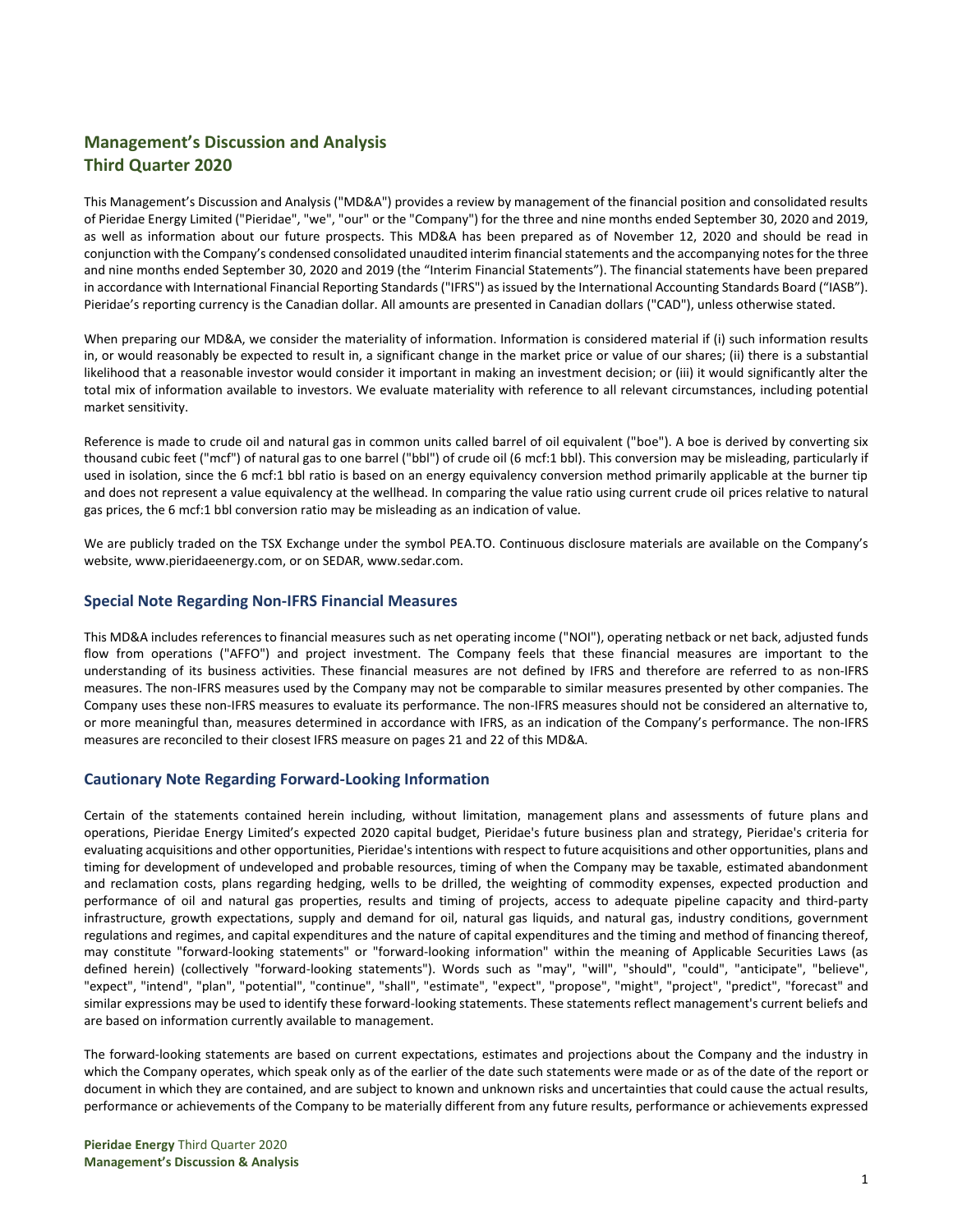or implied by such forward-looking statements. Such risks and uncertainties include, among others: general economic and business conditions (including as a result of demand and supply effects resulting from the COVID-19 virus pandemic and the actions of OPEC and non-OPEC countries) which will, among other things, impact demand for and market prices of the Company's products; volatility of and assumptions regarding crude oil, natural gas and natural gas liquids ("NGL") prices.

Forward-looking statements involve significant risk and uncertainties. A number of factors could cause actual results to differ materially from the results discussed in the forward-looking statements including, but not limited to, risks associated with oil and gas exploration, development, exploitation, production, marketing and transportation, loss of markets, volatility of commodity prices, currency fluctuations, imprecision of resources estimates, environmental risks, competition from other producers, incorrect assessment of the value of acquisitions, failure to realize the anticipated benefits of acquisitions, delays resulting from or inability to obtain required regulatory approvals and ability to access sufficient capital from internal and external sources and the risk factors outlined under "Risk Factors" and elsewhere herein. The recovery and resource estimates of Pieridae's reserves provided herein are estimates only and there is no guarantee that the estimated resources will be recovered. As a consequence, actual results may differ materially from those anticipated in the forward-looking statements.

Forward-looking statements are based on a number of factors and assumptions which have been used to develop such forward-looking statements, but which may prove to be incorrect. Although Pieridae believes that the expectations reflected in such forward-looking statements are reasonable, undue reliance should not be placed on forward-looking statements because Pieridae can give no assurance that such expectations will prove to be correct. In addition to other factors and assumptions which may be identified in this document, assumptions have been made regarding, among other things: the impact of increasing competition; the general stability of the economic and political environment in which Pieridae operates; the timely receipt of any required regulatory approvals; the ability of Pieridae to obtain qualified staff, equipment and services in a timely and cost efficient manner; the ability of the operator of the projects which Pieridae has an interest in, to operate the field in a safe, efficient and effective manner; the ability of Pieridae to obtain financing on acceptable terms; the ability to replace and expand oil and natural gas resources through acquisition, development and exploration; the timing and costs of pipeline, storage and facility construction and expansion and the ability of Pieridae to secure adequate product transportation; future oil and natural gas prices; currency, exchange and interest rates; the regulatory framework regarding royalties, taxes and environmental matters in the jurisdictions in which Pieridae operates; timing and amount of capital expenditures, future sources of funding, production levels, weather conditions, success of exploration and development activities, access to gathering, processing and pipeline systems, advancing technologies, and the ability of Pieridae to successfully market its oil and natural gas products.

Readers are cautioned that the foregoing list of factors is not exhaustive. Additional information on these and other factors that could affect Pieridae's operations and financial results are included in reports on file with Canadian securities regulatory authorities and may be accessed through the SEDAR website (www.sedar.com), and at Pieridae's website (www.pieridaeenergy.com). Although the forwardlooking statements contained herein are based upon what management believes to be reasonable assumptions, management cannot assure that actual results will be consistent with these forward-looking statements. Investors should not place undue reliance on forwardlooking statements. These forward-looking statements are made as of the date hereof and Pieridae assumes no obligation to update or review them to reflect new events or circumstances except as required by Applicable Securities Laws.

Forward-looking statements contained herein concerning the oil and gas industry and Pieridae's general expectations concerning this industry are based on estimates prepared by management using data from publicly available industry sources as well as from reserve reports, market research and industry analysis and on assumptions based on data and knowledge of this industry which Pieridae believes to be reasonable. However, this data is inherently imprecise, although generally indicative of relative market positions, market shares and performance characteristics. While Pieridae is not aware of any misstatements regarding any industry data presented herein, the industry involves risks and uncertainties and is subject to change based on various factors.

# **Definitions and Abbreviations**

| Bcf | <b>Billion cubic feet</b>   | Mmcf         | Million cubic feet            |
|-----|-----------------------------|--------------|-------------------------------|
| Bcm | <b>Billion cubic metres</b> | <b>MMBtu</b> | Million British thermal units |
| G.  | Gigajoules                  | <b>USD</b>   | <b>United States Dollars</b>  |

# **Objectives and Strategy**

Pieridae is focused on becoming the first Canadian owned Liquefied Natural Gas ("LNG") producer that integrates (a) upstream activities consisting primarily of the acquisition and development of natural gas resource properties situated primarily in Alberta, the extraction of natural gas and other commodities from those properties and the initial processing of the natural gas in or near the field (the "Upstream Segment") and (b) midstream activities consisting primarily on the delivery of natural gas by pipeline to the site of the proposed Goldboro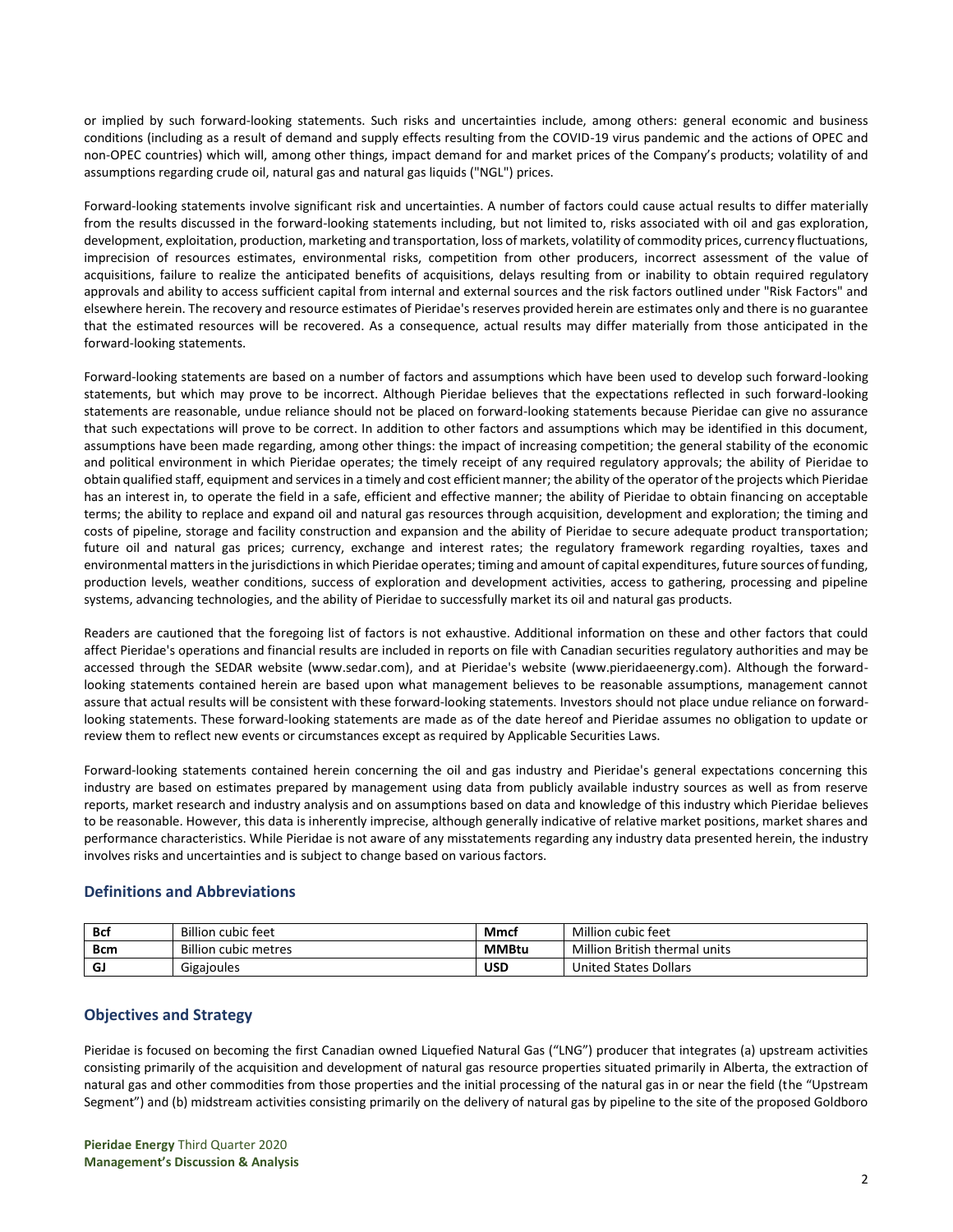LNG Facility (as described below) where it is further processed and liquefied to produce LNG for sale to customers for export to international markets and to specific markets in North America (the "LNG Segment" and together with the Upstream Segment, the "Goldboro LNG Project").

The Company's fundamental strategy is to acquire under-valued natural gas reserves (primarily in Alberta) which can be developed for the purpose of supplying natural gas to the proposed Goldboro LNG Facility (the "Goldboro LNG Facility" or the "Facility"), to construct the Facility and develop the natural gas reserves with low cost project financing (which is supported to a substantial degree by government guarantees) and to operate the Facility to produce high-valued LNG for sale in international markets.

The Company intends to construct its Goldboro LNG Facility near the community of Goldboro situated in the municipality of the district of Guysborough on the North Eastern coast of Nova Scotia. The Facility will be constructed in phases and will include (a) two trains ("Train One" and "Train Two", respectively), each with the capacity to produce approximately 4.8 million tonnes of LNG annually, (b) a power plant which will generate the electricity required to operate the Facility, (c) two LNG storage tanks and (d) marine structures and a jetty which will be equipped to accommodate concurrently two LNG vessels, each with a cargo capacity of up to 250,000 m<sup>3</sup> of LNG.

The Company takes a long-term approach to growth and investments in order to mirror the long-term nature of the infrastructure, and to focus on creating long-term shareholder value. Operational discipline, safe, effective and efficient operations, community outreach, and cost control are fundamental to the Company. By consistently managing costs, and continuing to integrate Environmental, Social and Governance ("ESG") considerations into our business plan, the Company believes it will achieve its long-term objectives. Opportunities to further integrate ESG considerations into our corporate strategy are being sought, and a plan is in place to ensure ESG risks and opportunities are addressed throughout the project lifecycle. Strategic, accretive acquisitions are a key component of the Company's strategy. The Company has selectively acquired properties generating future cash flows and aligning with its long-term objective. The Company may also selectively purchase other resource owners' gas or provide LNG processing services to the extent there is spare capacity at the Facility.

# **Third quarter 2020 Operational and Financial Highlights**

### **Continued safe operations of the assets and completion of planned maintenance**

Pieridae continues to proactively respond to the challenges associated with the global COVID-19 pandemic and remains committed to ensuring the health and safety of all its employees and contractors in the field and in our corporate office. The first half of 2020 was characterized by extremely negative movements in liquids pricing coupled with unprecedented uncertainty, during which time Pieridae responded strongly by monetizing certain hedge positions, limiting non-essential capital and operating expenditures, and taking active steps to reduce general and administrative costs, while continuing to support safe and reliable asset operations.

During the third quarter, the impact from the COVID-19 pandemic began to diminish slightly due to the easing of restrictions imposed by governments in order to limit the spread of the pandemic. Pieridae responded by successfully completing a number of deferred sustaining capital and maintenance projects, including a \$3.7 million field turnaround at Jumping Pound. The Company's continued focus on safety was evidenced by no lost time incidents ("LTIs") recorded, and total reportable injury frequency ("TRIF") of 0.34 during the year, on a target of less than 1.0.

As a result of these deferred sustaining capital and maintenance projects, field turnaround at Jumping Pound, and turnarounds of various non-operated infrastructure which impacted Pieridae's production capacity during the quarter, production averaged 38,209 boe/day, which is 13% lower than the previous quarter. Revenue (net of royalties) was \$54.6 million during the quarter, including NGLs and condensate revenue of \$17.7 million, and third-party processing fees of \$6.0 million, an overall decrease of \$14.0 million or 20% compared to the previous quarter. This decline was largely as a result of reduced production combined with robust natural gas hedging put in place earlier in the year in order to protect revenues which ultimately did not allow Pieridae to fully participate in strengthening natural gas prices. This was partially offset by stronger condensate and liquids pricing.

On a year-to-date basis, Pieridae generated negative cash flows from operations of \$0.1 million, NOI of \$37.9 million and AFFO of \$18.3 million. These results reflect the reductions in production during the third quarter, in addition to the incremental operating and capital expenditures that were completed in the quarter for the projects and turnaround highlighted above. Throughout the challenges COVID-19 has posed amid a year of operational and cultural integration as a result of the significant recent acquisitions, Pieridae remains committed to and impressed by the operational resilience of our assets. The Company continued to take definitive action during the quarter to defend its financial position including ensuring operational flexibility in capital program execution and improving cost efficiencies across the business. In addition, the Company continues to have a strong hedging program in place to insulate itself from volatile commodity prices, which has proven successful at providing a degree of pricing certainty and revenue stability during these uncertain and challenging times. Pieridae's senior secured lender Third Eye Capital Corporation ("TEC") has temporarily waived their requirement to have 60% of production hedged on an 18-month rolling average basis in order to allow the Company to take advantage of strengthening natural gas markets.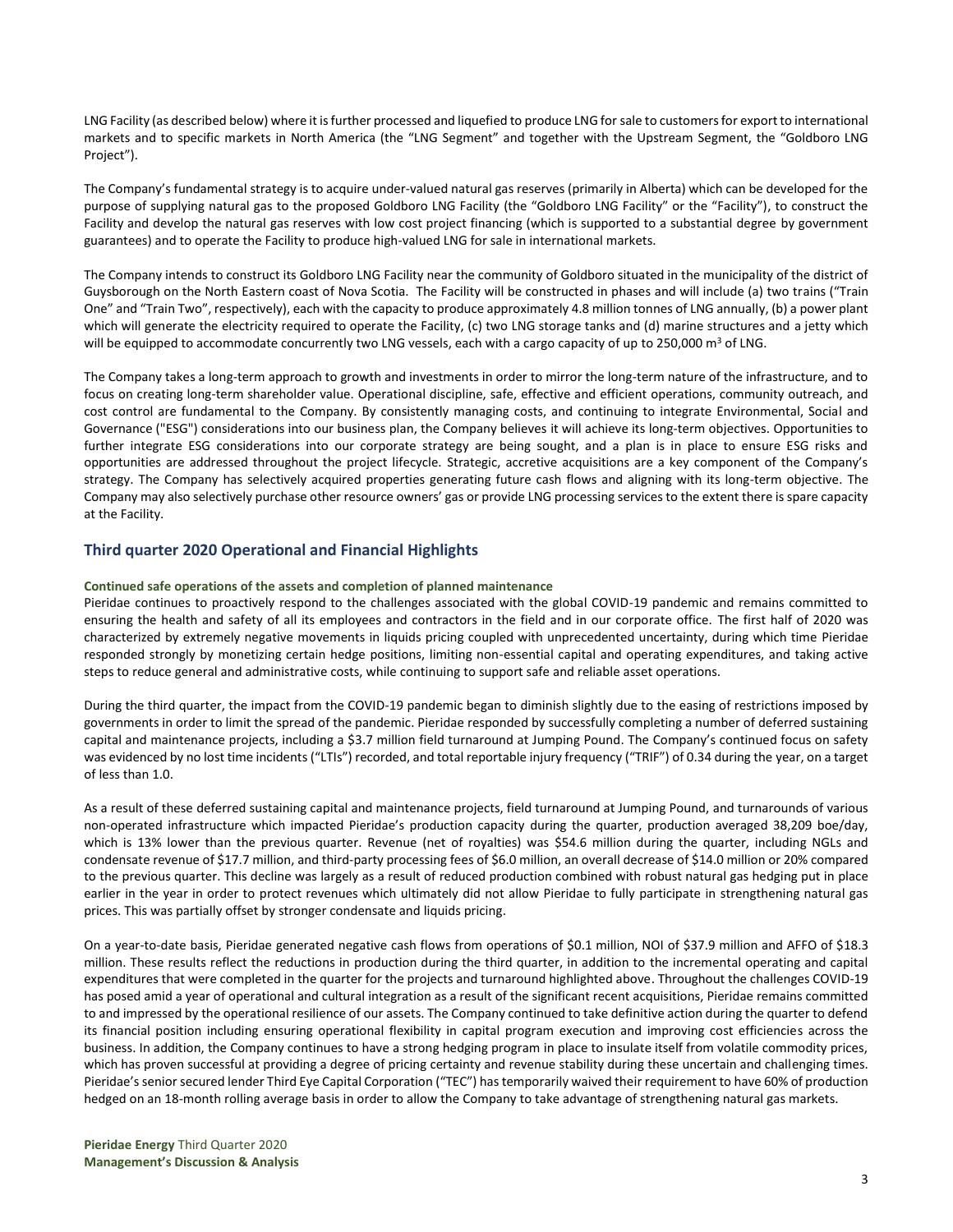During the nine months ended September 30, 2020, NOI increased by \$37.4 million compared to the same period in 2019 due to accretive production and enhanced revenue mix from the acquisition of the South Foothills Asset. Similarly, on a year-to-date basis, AFFO improved from a deficit of \$13.8 million to positive \$18.3 million.

### **Management's Response to the COVID-19 Pandemic**

Pieridae remains committed to the health and safety of all personnel and to the safety and continuity of operations. In accordance with government guidelines to limit the risk of the outbreak, the Company has implemented measures such as self-quarantine policies, travel restrictions, enhanced sanitation measures and social distancing requirements. Gradual easing of restrictions has allowed many staff to return to working in the office under modified health and safety protocols and have allowed the resumption of certain maintenance activities in the field during the quarter. As a result of the ongoing vigilance of our staff and continued updates to work-safe protocols, Pieridae has not suffered any significant loss of productivity related to COVID-19 for the three and nine months ended September 30, 2020.

### **Pieridae Engages EPC Contractor Bechtel**

On September 29, 2020 Pieridae announced that it had signed a services agreement with respected global engineering firm Bechtel related to Pieridae's Train Two Goldboro LNG Facility.

Some of the key deliverables of the Bechtel services agreement are:

- Initiating a detailed review of the scope and design of the Goldboro LNG Facility and developing a comprehensive Engineering, Procurement, Construction and Commissioning ("EPCC") execution plan by March 31, 2021
- Delivering a final lump sum, turnkey EPCC contract price proposal by May 31, 2021 and
- Conducting a meaningful engagement with the Nova Scotia Mi'kmaq First Nations including their participation in the construction of a large-scale work camp at the LNG site.

### **Pieridae Hires Experienced SVP to Lead the Goldboro LNG Project**

On August 26, 2020 Pieridae announced it had engaged veteran LNG industry professional Andy Mukherjee P.Eng. as Senior Vice-President LNG to lead the development of its multi-billion-dollar Goldboro LNG Project. Mr. Mukherjee has worldwide expertise in front-end engineering and design; detailed engineering, procurement, contracts, construction, and commissioning; including module fabrication and construction related to mega LNG projects and oil and gas in North America and overseas. Mr. Mukherjee officially joined Pieridae August 27, 2020.

# **Guarantee Facility from Export Development Canada ("EDC")**

In July 2020, Pieridae received approval from EDC for a \$6 million guarantee facility as part of the EDC's Account Performance Security Guarantee ("APSG") program. This guarantee facility bears interest at 0.29% and provides a 100% guarantee to the issuing bank of certain of the Company's existing and future letters of credit ("LCs"). The APSG will allow Pieridae to release existing and future cash collateral requirements provided as security for certain existing and potential future LCs. As at September 30, 2020 Pieridae had issued \$3.5 million of LCs under this program, effectively reducing restricted cash by the same amount.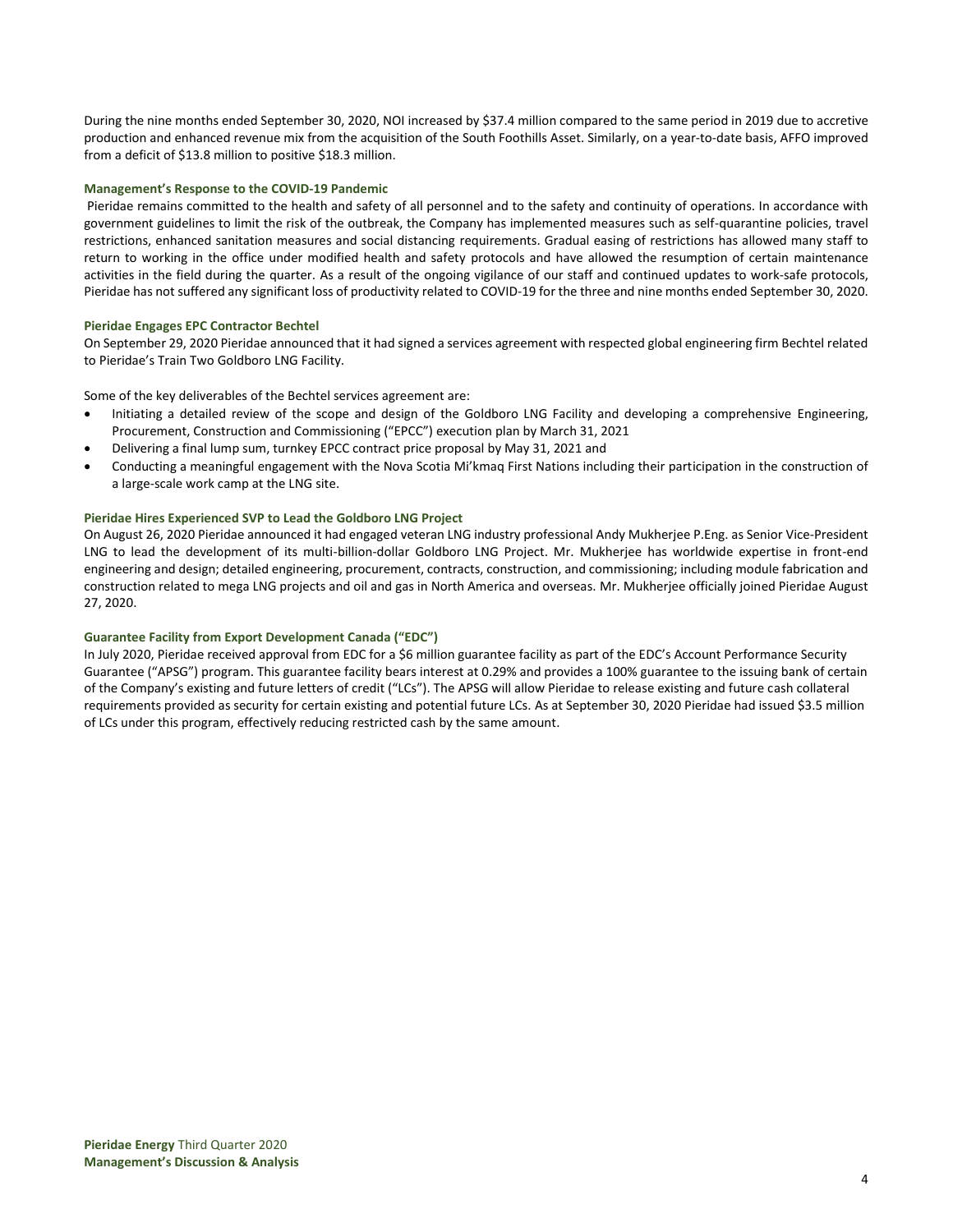# **Consolidated Operating and Financial Results**

### **Select Consolidated Financial Results**

Pieridae reports business results in two segments: Upstream and Goldboro LNG. The tables below provide a summary of the consolidated financial results for the three and nine months ended September 30, 2020 and 2019 and as at September 30, 2020 and December 31, 2019.

|                                               | Three months ended |              | Nine months ended |              |
|-----------------------------------------------|--------------------|--------------|-------------------|--------------|
|                                               |                    | September 30 |                   | September 30 |
| (\$ 000s, except per share amounts)           | 2020               | 2019         | 2020              | 2019         |
| Revenue (net of royalties)                    | 54,554             | 13,130       | 197,107           | 49.499       |
| Net loss for the period                       | (29, 845)          | (13, 180)    | (54, 725)         | (45, 706)    |
| Net loss attributable to equity holders       | (29, 825)          | (13, 178)    | (54, 674)         | (45,700)     |
| Net loss per common share - basic and diluted | (0.19)             | (0.15)       | (0.35)            | (0.55)       |
| Capital expenditures                          | 6,033              | 1,914        | 8,317             | 3,403        |
| Development expense                           | 2,472              | 504          | 10,060            | 8,345        |
| Project investment <sup>(1)</sup>             | 8.505              | 2,418        | 18.377            | 11,748       |

(1) Non-IFRS measures, refer to the "Non-IFRS measures" section of this MD&A

| (\$ 000s, except per share amounts) | September 30, 2020 | December 31, 2019 |
|-------------------------------------|--------------------|-------------------|
| Net working capital                 | (9, 164)           | 19,105            |
| Total assets                        | 583.942            | 602.474           |
| Total non-current liabilities       | 429.349            | 420.665           |
| Shareholders' equity                | 49.892             | 104.315           |

Revenue (net of royalties) was \$54.6 million in the third quarter of 2020, an increase of \$41.4 million or 315% compared to the same quarter in 2019. Similarly, revenue (net of royalties) was \$197.1 million on a year-to-date basis in 2020, an increase of \$147.6 million or 298% compared to the same period in 2019. Increases in both the three and nine months ended September 30, 2020 compared to the same period in 2019 are due to full quarters of operations, including expanded production of natural gas, condensate and NGLs, from the South Foothills Assets and the addition of third party processing revenue of \$6.0 million for the current quarter and \$19.7 million on a year-todate basis.

In the third quarter of 2020, project investment was \$8.5 million, an increase of \$6.1 million or 252% compared to the same period in 2019 as turnaround and sustaining capital activity ramped up with the availability of services resuming due to the easing of restrictions associated with the pandemic. On a year-to-date basis, project investment was \$18.4 million, an increase of \$6.6 million or 56% as a result of a planned turnaround and sustaining capital activity.

### **Net Operating Income, Cash Flow from Operations and Adjusted Flow of Funds from Operations (1)**

|                                                      | Three months ended |              | Nine months ended |              |
|------------------------------------------------------|--------------------|--------------|-------------------|--------------|
|                                                      |                    | September 30 |                   | September 30 |
| (\$ 000s)                                            | 2020               | 2019         | 2020              | 2019         |
| Petroleum and natural gas revenue (net of royalties) | 47,152             | 12,638       | 162,152           | 46,929       |
| Other income                                         | 1,386              | (950)        | 2,669             | 1,784        |
| Third-party processing income                        | 6,009              | 1,442        | 19,737            | 1,442        |
| Realized gains (losses) on risk management contracts |                    | ۰            | 12,708            | (657)        |
| Operating expense                                    | 51,543             | 14,365       | 147,947           | 44,087       |
| Transportation expense                               | 3,650              | 1,464        | 11,425            | 4,880        |
| Net operating income (loss) (1)                      | (646)              | (2,699)      | 37,894            | 531          |
| Operating netback per boe (1)                        | (0.18)             | (2.00)       | 3.37              | 0.11         |
| Cash provided by (used) in operating activities      | (4, 541)           | (238)        | (128)             | (34,024)     |
| Adjusted funds flow (used in) from operations (1)    | (6, 779)           | (7,665)      | 18,331            | (13, 840)    |

(1) Non-IFRS measures, refer to the "Non-IFRS measures" section of this MD&A

NOI in the third quarter of 2020 was a deficit of \$0.6 million, an improvement of \$2.1 million or 76% compared to the same quarter in 2019. On a year-to-date basis, NOI was \$37.9 million, an increase of \$37.4 million or 7,036% compared to the same period in 2019. The current year increases are primarily due to the accretive production and revenue mix from the acquisition of the South Foothills Assets in October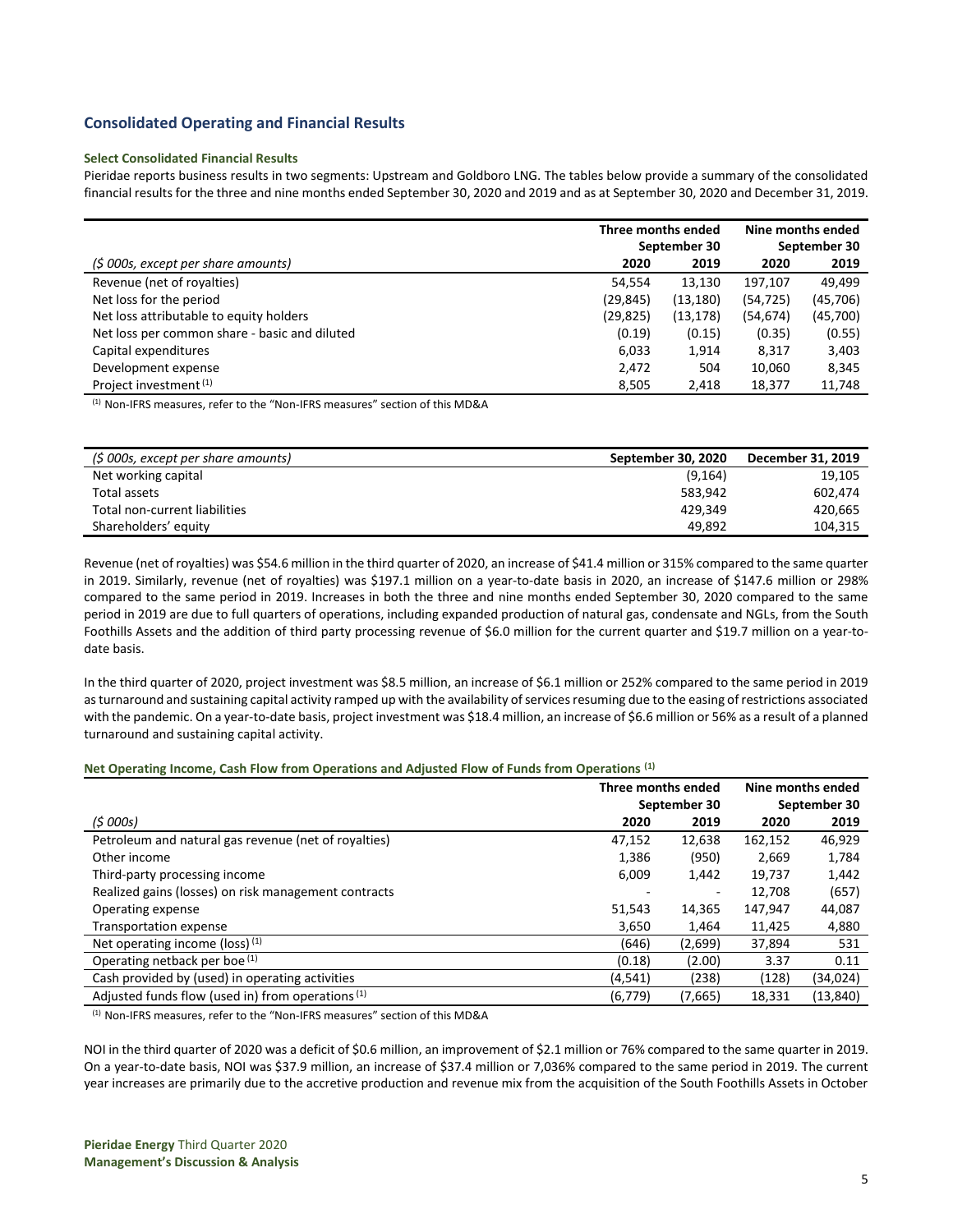2019. Similarly, Adjusted Funds Flow from Operations ("AFFO") and cashflow from operations improved for the same periods, providing further financial flexibility and higher working capital.

Operating netback in the third quarter of 2020 improved to a deficit \$(0.18)/boe from a deficit of \$(2.00)/boe compared to the same quarter in 2019. On a year-to-date basis, operating net back was \$3.37/boe, an increase of \$3.26/boe or 2,964% compared to the same period in 2019. The respective increases are primarily due to a combination of higher average realized pricing and more diversified revenue streams, offset by higher operating expenses primarily as a result of the complex gas processing facilities acquired from Shell.

# **Summary of Quarterly Results**

The Company's quarterly results have shown resiliency over the past three quarters in light of the impacts of the global COVID-19 pandemic, and significant improvement on a year-over -year basis due to the growth of Pieridae's operations from its accretive acquisitions, as demonstrated in the table below:

| (\$ 000s, except per share amounts)                             | Q3 2020   | Q2 2020   | Q1 2020   | Q4 2019   | Q3 2019   | Q2 2019   | Q1 2019   | Q4 2018  |
|-----------------------------------------------------------------|-----------|-----------|-----------|-----------|-----------|-----------|-----------|----------|
| Revenue (net of royalties)                                      | 54,554    | 68,579    | 73,974    | 60,451    | 13,130    | 13,387    | 22,982    | 2,432    |
| Operating expense                                               | 51,543    | 45,422    | 50,982    | 32,949    | 14,365    | 13,528    | 16,194    | 5,093    |
| General and administrative expense                              | 5,855     | 6,386     | 6,301     | 8,478     | 3,676     | 3,738     | 4,032     | 3,971    |
| Net loss attributable to equity holders<br>(''NLAEH'')          | (29, 825) | (13, 365) | (11, 484) | (25, 873) | (13, 178) | (19,530)  | (12,996)  | (8, 848) |
| NLAEH per share (basic and diluted)                             | (0.19)    | (0.09)    | (0.07)    | (0.18)    | (0.15)    | (0.23)    | (0.17)    | (0.17)   |
| Working capital (deficit)                                       | (9, 164)  | 15,109    | 15,596    | 19,105    | (88, 430) | (77, 892) | (66, 192) | (84,061) |
| Net operating income (loss) $(1)$                               | (646)     | 19,301    | 19,239    | 24,425    | (2,699)   | (1,928)   | 5,159     | (400)    |
| Cash provided by (used in) operating<br>activities              | (4, 541)  | (2,013)   | 6,426     | (17, 748) | (238)     | (16, 702) | (17,084)  | (4, 485) |
| Adjusted funds flow (used in) from<br>operations <sup>(1)</sup> | (6,779)   | 12.466    | 12,644    | 14,449    | (7,665)   | (6, 517)  | 342       | (4,009)  |

(1) Non-IFRS measures, refer to the "Non-IFRS measures" section of this MD&A. The Company only had active operations commencing in Q4 2018.

### **Q3 2020 compared with Q2 2020**

Revenue (net of royalties) in the third quarter of 2020 was \$54.6 million, a decrease of \$14.0 million or 20% from the previous quarter primarily due to lower production as a result of planned and non-operated outages, the recognition of the monetization of a significant commodity forward contract in the second quarter of 2020, and a robust natural gas hedging program which ultimately did not allow Pieridae to fully participate in the strengthening natural gas price. As a result, the average realized price during the quarter was \$1.70/mcf for natural gas compared to \$1.87/mcf in the previous quarter, representing a decrease of 9% and compared to an average benchmark price of approximately \$2.31/mcf during the quarter. Offsetting this decrease in realized natural gas prices, the average realized price for condensate was \$44.67/bbl compared to \$39.91/bbl in the previous quarter, representing an increase of 12%.

NOI in the third quarter of 2020 was a deficit of \$0.6 million, a decrease of \$20.0 million from the previous quarter, due to both the realized gain on risk management contracts of \$8.2 million and the decrease of processing fee expense of \$10.0 million related to a legal arbitration provision adjustment both recorded in the second quarter and not repeated in the third quarter.

AFFO decreased by \$19.2 million in the third quarter of 2020 to a deficit of \$6.8 million compared to the previous quarter due to a combination of reasons explained above.

# **Upstream Segment**

The upstream segment is represented predominantly by the petroleum and natural gas production operations and properties acquired from Shell and Ikkuma (refer to Note 5 in the Company's consolidated financial statements as at and for the year-ended December 31, 2019 or the "Consolidated Financial Statements"). Upstream is currently the only segment generating operating revenues.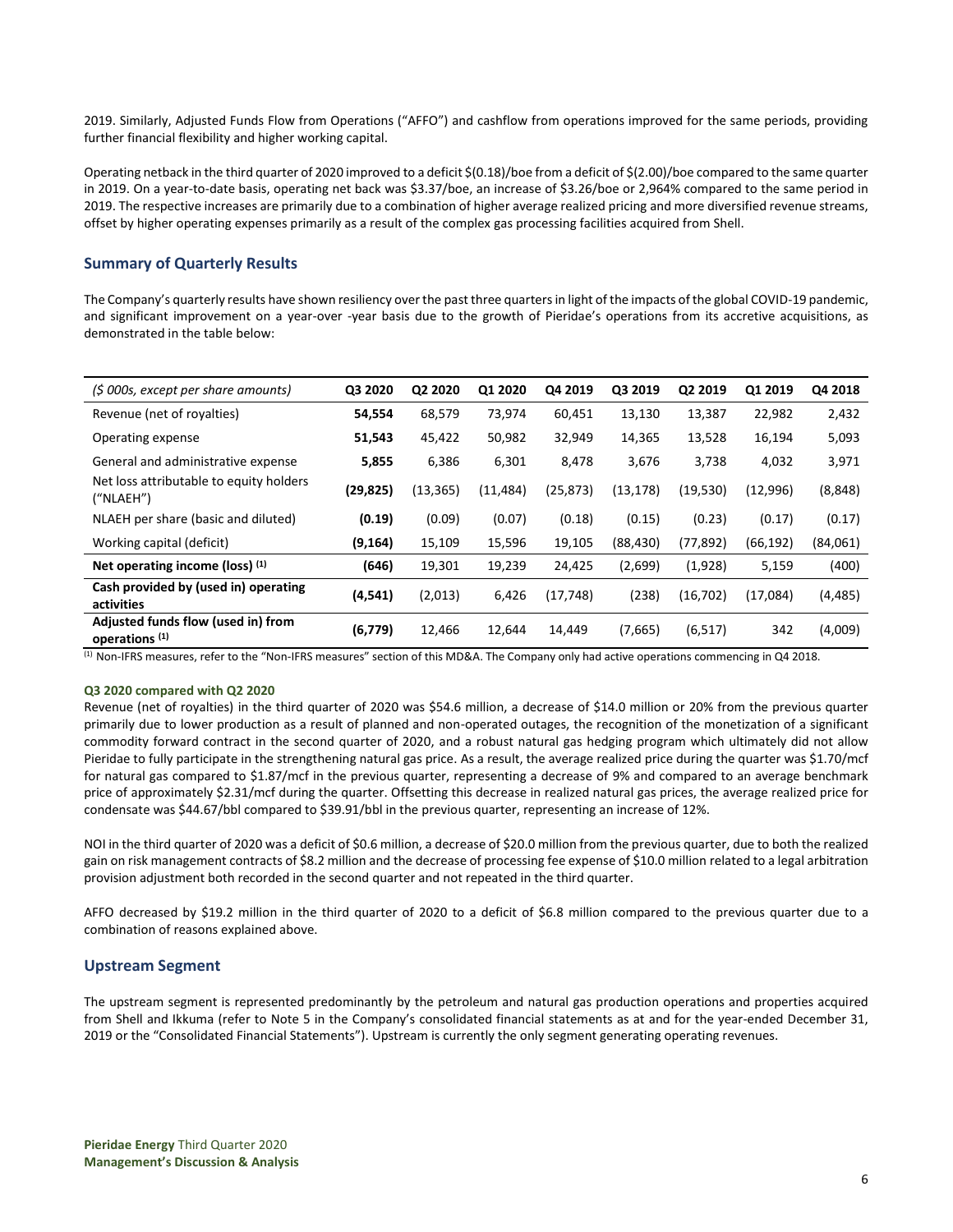#### **Production**

|                            | Three months ended |              | Nine months ended |              |
|----------------------------|--------------------|--------------|-------------------|--------------|
|                            |                    | September 30 |                   | September 30 |
|                            | 2020               | 2019         | 2020              | 2019         |
| Natural gas (mcf/day)      | 184.080            | 86.884       | 197.286           | 93,293       |
| Condensate (bbl/day)       | 2,807              | 121          | 2,940             | 122          |
| NGLs (bbl/day)             | 4,722              | 55           | 5,238             | 74           |
| Sulphur (ton/day)          | 2.232              | 269          | 2,037             | 233          |
| Total production (boe/day) | 38,209             | 14.657       | 41,060            | 15,744       |

Production in the third quarter of 2020 was 38,209 boe/d, an increase of 23,552 boe/day or 161% compared to the same quarter in 2019. On a year-to-date basis, production was 41,060 boe/d, an increase of 25,316 boe/day or 161% compared to the same period in 2019. These respective increases are primarily due to production capabilities acquired from the South Foothills Asset acquisition, partially offset by planned and unplanned outages. The significant growth in condensate and NGL production in the three and nine months ended September 30, 2020 reflects the deep cut capability of the processing facilities acquired as part of the South Foothills Asset acquisition.

### **Benchmark Prices**

|                                                   | Three months ended |              | Nine months ended |              |
|---------------------------------------------------|--------------------|--------------|-------------------|--------------|
|                                                   |                    | September 30 |                   | September 30 |
| (three and nine-month averages)                   | 2020               | 2019         | 2020              | 2019         |
| AECO benchmark price (CAD/GJ)                     | 2.14               | 1.17         | 1.99              | 1.53         |
| Condensate benchmark price USD/bbl)               | 38.40              | 52.31        | 36.09             | 53.18        |
| NYMEX benchmark price (USD/MMBtu)                 | 2.12               | 2.13         | 1.92              | 2.81         |
| WCS heavy differential from WTI (USD/bbl)         | 12.48              | 13.67        | 7.70              | 13.21        |
| Dated Brent benchmark price (USD/bbl)             | 43.88              | 61.67        | 42.40             | 64.63        |
| NBP UK natural gas benchmark price (USD/MMBtu)    | 2.56               | 4.15         | 2.87              | 5.65         |
| US/Canadian dollar average exchange rate (USD)    | 0.7507             | 0.7573       | 0.7385            | 0.7523       |
| US/Canadian dollar period-end exchange rate (USD) | 0.7497             | 0.7551       | 0.7497            | 0.7551       |

#### **Realized Prices**

|                                 | Three months ended<br>September 30 |       | Nine months ended<br>September 30 |       |
|---------------------------------|------------------------------------|-------|-----------------------------------|-------|
|                                 |                                    |       |                                   |       |
| (three and nine-month averages) | 2020                               | 2019  | 2020                              | 2019  |
| Natural gas (\$/mcf)            | 1.70                               | 1.31  | 1.94                              | 1.63  |
| Condensate (\$/bbl)             | 44.67                              | 52.72 | 50.40                             | 60.14 |
| NGLs (\$/bbl)                   | 14.10                              | 17.25 | 12.05                             | 14.85 |
| Sulphur (\$/ton)                | 9.25                               | 62.76 | 7.89                              | 69.76 |

#### **Petroleum and Natural Gas Revenue**

|                                            | Three months ended |        | Nine months ended |        |
|--------------------------------------------|--------------------|--------|-------------------|--------|
|                                            | September 30       |        | September 30      |        |
| (\$ 000s except per boe)                   | 2020               | 2019   | 2020              | 2019   |
| Natural gas                                | 28,787             | 10.445 | 105.058           | 41,568 |
| Condensate                                 | 11,535             | 588    | 40,606            | 2,003  |
| <b>NGLS</b>                                | 6,125              | 88     | 17,291            | 298    |
| Sulphur                                    | 1,900              | 1,552  | 4.404             | 4,428  |
| Petroleum and natural gas revenue          | 48,347             | 12,673 | 167,359           | 48,297 |
| Average sales volume (boe/day)             | 38,209             | 14,657 | 41,060            | 15,744 |
| Petroleum and natural gas revenue (\$/boe) | 13.75              | 9.40   | 14.88             | 11.24  |
| Other income (loss)                        | 1,386              | (950)  | 2,669             | 1,784  |
| Third party processing                     | 6,009              | 1,442  | 19,737            | 1,442  |

Petroleum and natural gas revenue in the third quarter of 2020 was \$48.3 million, an increase of \$35.7 million or 281% compared to the same quarter in 2019. On a year-to-date basis, petroleum and natural gas revenue was \$167.4 million, an increase of \$119.1 million or 247% compared to the same period in 2019. These respective increases are primarily due to additional production and new revenue streams brought on by the South Foothills Asset acquisition. This is consistent with the increase on a consolidated basis, as the Upstream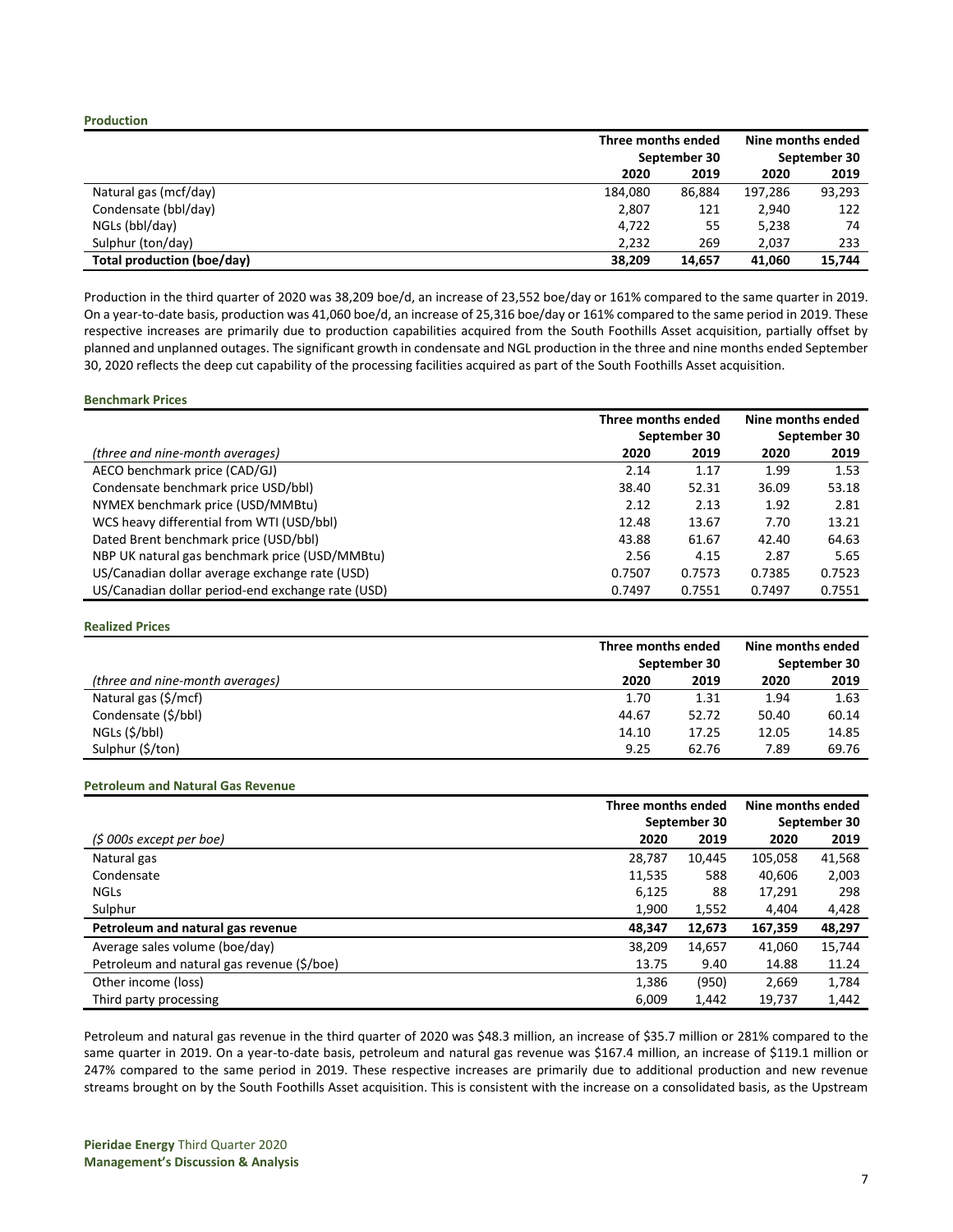Segment is the only segment currently generating revenues. Refer to the explanation in the Consolidated Operating and Financial Results section.

#### **Royalties**

|                          | Three months ended | September 30 | Nine months ended<br>September 30 |       |
|--------------------------|--------------------|--------------|-----------------------------------|-------|
| (\$ 000s except per boe) | 2020               | 2019         | 2020                              | 2019  |
| Royalties                | 1,195              | 35           | 5.207                             | 1,368 |
| Royalties (\$/boe)       | 0.34               | 0.03         | 0.46                              | 0.32  |

Royalties in the third quarter of 2020 were \$1.2 million, an increase of \$1.2 million or 3,314% compared to the same quarter in 2019. On a year-to-date basis, royalties were \$5.2 million, an increase of \$3.8 million or 281% compared to the same period in 2019. These respective increases are primarily due to an overall increase in production level as a result of the South Foothills Asset acquisition. Royalties per boe increased primarily as a result a change in product mix from the comparative periods.

#### **Operating Expenses**

|                                                        | Three months ended |        | Nine months ended<br>September 30 |        |
|--------------------------------------------------------|--------------------|--------|-----------------------------------|--------|
|                                                        | September 30       |        |                                   |        |
| $(5000s$ except per boe)                               | 2020               | 2019   | 2020                              | 2019   |
| Operating expense                                      | 51,543             | 14.365 | 147.947                           | 44.087 |
| Operating expense (\$/boe)                             | 14.66              | 10.65  | 13.15                             | 10.26  |
| Adjusted operating expense (1)                         | 43.634             | 11.371 | 123.806                           | 38,217 |
| Adjusted operating expense $(\frac{2}{5})$ (boe) $(1)$ | 12.41              | 8.43   | 11.00                             | 8.89   |

(1) Non-IFRS measures, refer to the "Non-IFRS measures" section of this MD&A

Operating expense per boe in the third quarter of 2020 was \$14.66/boe, an increase of \$4.01/boe or 38% compared to the same quarter in 2019. On a year-to-date basis, operating expense per boe was \$13.15/boe, an increase of \$2.89/boe or 28% compared to the same period in 2019. These respective increases reflect changes to the operating cost structure as a result of the newly acquired gas processing facilities and the increased liquids content in the production mix. On an adjusted operating expenses per boe basis, operating costs were \$12.41/boe in the third quarter of 2020, and \$11.00/boe on a year-to-date basis. This adjusted basis is defined in the Non-IFRS measures section of this MD&A, but primarily is a reflection of third-party revenue and sulphur production revenue being netted off operating costs, as both of these line items add to the operating expenses in order to generate those revenue line items.

As a result of third-party processing fees earned from these facilities, revenues generated on a per boe basis increased together with operating expenses per boe. These concurrent increases contributed to the increase in operating netback of \$1.82/boe and \$3.26/boe for the three and nine months ended September 30, 2020, respectively.

#### **Transportation Expenses**

|                                 |              | Three months ended |        | Nine months ended |
|---------------------------------|--------------|--------------------|--------|-------------------|
|                                 | September 30 | September 30       |        |                   |
| (\$ 000s except per boe)        | 2020         | 2019               | 2020   | 2019              |
| Transportation expense          | 3.650        | 1.464              | 11.425 | 4.880             |
| Transportation expense (\$/boe) | 1.04         | 1.09               | 1.02   | 1.14              |

Transportation expense in the third quarter of 2020 was \$3.7 million, an increase of \$2.2 million or 149% compared to the same quarter in 2019. On a year-to-date basis, transportation expense was \$11.4 million, an increase of \$6.5 million or 134% compared to the same period in 2019. These respective increases are mainly driven by higher production volumes. Transportation expense per boe over the comparative periods have decreased due to a slight reduction in the fixed component of transportation expenses due to higher production levels.

#### **General and Administrative Expenses**

|                                             | Three months ended<br>September 30 |       | Nine months ended<br>September 30 |       |
|---------------------------------------------|------------------------------------|-------|-----------------------------------|-------|
|                                             |                                    |       |                                   |       |
| (\$ 000s except per boe)                    | 2020                               | 2019  | 2020                              | 2019  |
| General and administrative expense          | 1.424                              | 1.557 | 6.980                             | 4.415 |
| General and administrative expense (\$/boe) | 0.41                               | 1.16  | 0.62                              | 1.03  |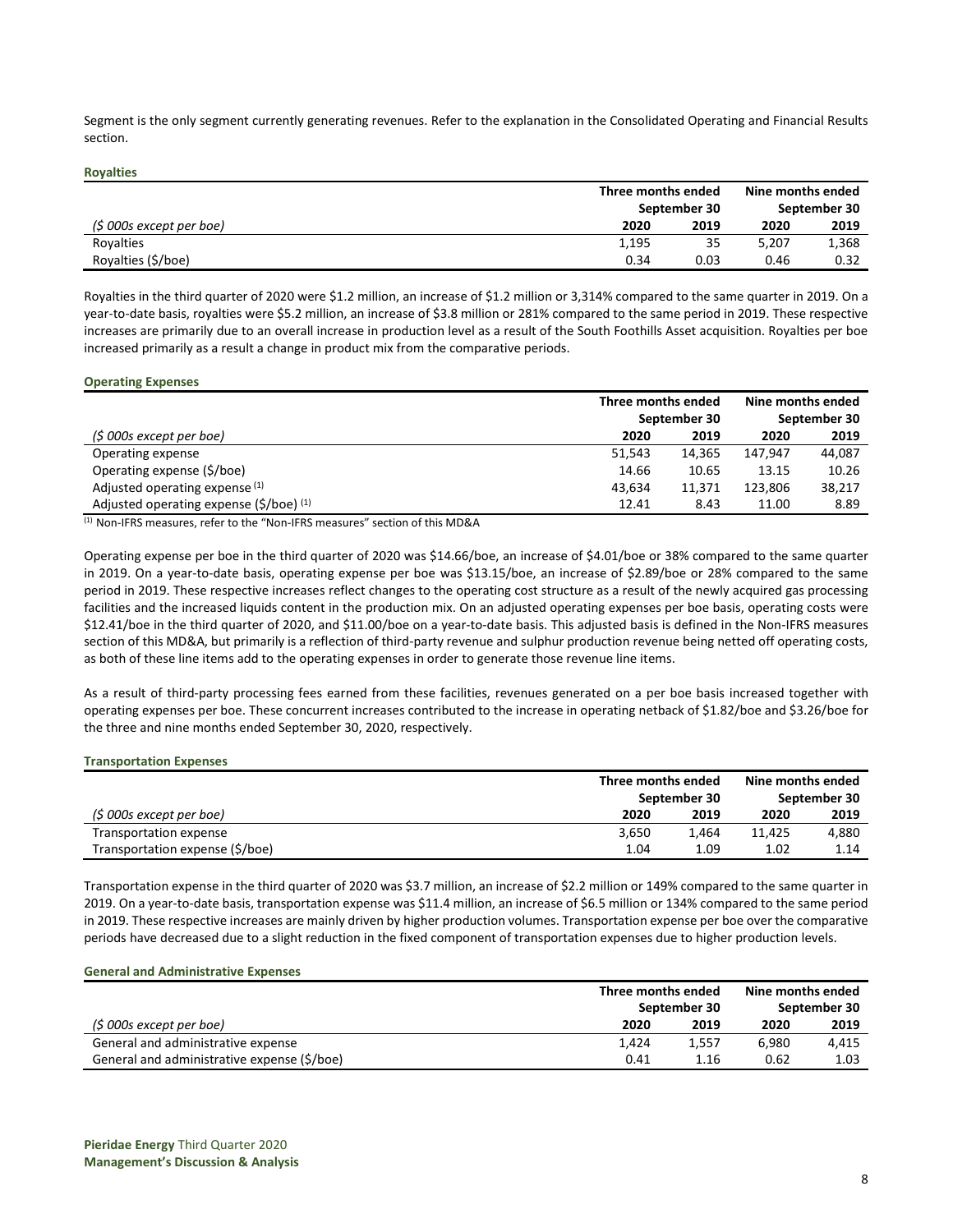Upstream general and administrative expense in the third quarter of 2020 was \$1.4 million, a decrease of \$0.1 million or 9% compared to the same quarter in 2019 due to Pieridae's continued focus on cost efficiencies. On a year-to-date basis, general and administration expense was \$7.0 million, an increase of \$2.6 million or 58% compared to the same period in 2019 due to the expanded geological and engineering capabilities acquired as part of the South Foothills Asset acquisition in 2019, which included the need for additional staff to support the growing size and complexity of the Company's operations.

General and administrative expense per boe in the third quarter of 2020 was \$0.41/boe, a decreased of \$0.75/boe or 65% compared to the same quarter in 2019. On a year-to-date basis, general and administrative expense was \$0.62/boe, a decrease of \$0.41/boe or 40% compared to the same period in 2019. These respective decreases are primarily driven by economies of scale achieved from higher production levels.

#### **Finance Expense**

|                                          | Three months ended |                          | Nine months ended |              |
|------------------------------------------|--------------------|--------------------------|-------------------|--------------|
|                                          |                    | September 30             |                   | September 30 |
| (5000s)                                  | 2020               | 2019                     | 2020              | 2019         |
| Interest expense                         | 7.839              | 1,458                    | 23,384            | 3,873        |
| Amortization of financing fees           | 3,662              | $\overline{\phantom{a}}$ | 11,017            |              |
| Interest income                          | (4)                | (46)                     | (76)              | (153)        |
| Accretion of decommissioning obligations | 209                | 721                      | 632               | 2,142        |
| Interest on lease liabilities            | 40                 | $\overline{\phantom{a}}$ | 110               |              |
| <b>Total finance expense</b>             | 11.746             | 2.133                    | 35.067            | 5,862        |

Finance expense in the third quarter of 2020 was \$11.7 million, an increase of \$9.6 million or 451% compared to the same quarter in 2019. On a year-to-date basis, finance expense was \$35.1 million, an increase of \$29.2 million or 498% compared to the same period in 2019. These respective increases are due to the \$206 million Credit Agreement entered into on October 16, 2019 with TEC (the "Credit Agreement"). The Credit Agreement bears interest at a fixed rate of 12.0% per annum from the date of issue, accrued daily and payable quarterly in cash. Additional interest of 3.0% per annum is payable quarterly in cash or, at the option of the Company and subject to the lender's approval, payable in kind by way of accruing to the principal outstanding. Refer to Note 12 in the Consolidated Financial Statements for additional information on the Credit Agreement. In the first quarter of 2019, a term loan of \$50 million was outstanding with the Alberta Investment Management Corporation ("AIMCo"), bearing interest at a fixed rate of 9.5%. Effective October 16, 2019, this term loan was repaid by the simultaneous establishment of the Credit Agreement.

Accretion on decommissioning liabilities decreased due to a change in estimate resulting from the use of the real risk-free rate of interest as at December 31, 2019. Refer to Note 13 in the Consolidated Financial Statements for additional information on this change in estimate.

### **Depletion and Depreciation**

|                            |       | Three months ended<br>September 30 |        | Nine months ended<br>September 30 |
|----------------------------|-------|------------------------------------|--------|-----------------------------------|
| (5000s)                    | 2020  | 2019                               | 2020   | 2019                              |
| Depletion and depreciation | 9,057 | 3.599                              | 28,561 | 11.942                            |

Depletion and depreciation in the third quarter of 2020 was \$9.1 million, an increase of \$5.5 million or 152% compared to the same quarter in 2019. On a year-to-date basis, depletion and depreciation was \$28.6 million in 2020, an increase of \$16.6 million or 139% compared to the same period in 2019. These respective increases are due to an increase in the depletion base and overall production level resulting from the acquisition of the South Foothills Assets. Production for the quarter was an average of 38,209 boe/day compared to 14,657 boe/day for the same quarter in 2019. On a year-to-date basis production was an average of 41,060 boe/day compared to 15,744 boe/day for the same period in 2019.

#### **Impairment**

|            | Three months ended                                   | Nine months ended        |              |
|------------|------------------------------------------------------|--------------------------|--------------|
|            | September 30                                         |                          | September 30 |
| (5000s)    | 2020<br>2019                                         | 2020                     | 2019         |
| Impairment | $\overline{\phantom{a}}$<br>$\overline{\phantom{a}}$ | $\overline{\phantom{0}}$ | 7.859        |

As at September 30, 2020 the Company determined that no impairment indicators were present for either its property, plant and equipment, or its exploration and evaluation assets, therefore no impairment tests were required to be performed.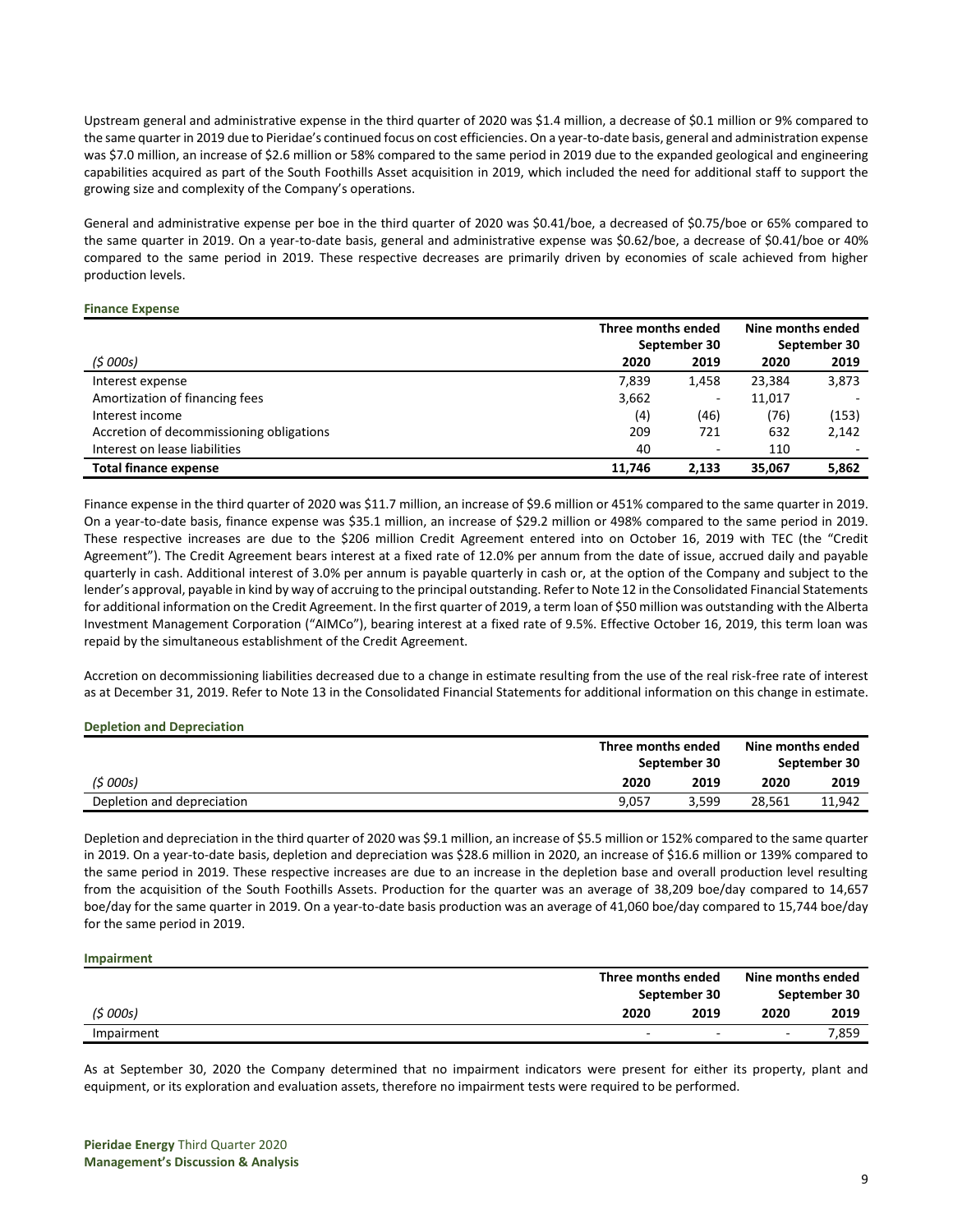|                          |      | Three months ended<br>September 30 |      | Nine months ended<br>September 30 |
|--------------------------|------|------------------------------------|------|-----------------------------------|
| (5000s)                  | 2020 | 2019                               | 2020 | 2019                              |
| Share-based compensation | 45   | 96                                 | 168  | 148                               |

Share-based compensation in the third quarter of 2020 was \$0.1 million which was relatively consistent to the same quarter in 2019. On a year-to-date basis, share-based compensation was \$0.2 million, an increase of \$0.1 million or 14% compared to the same period in 2019. These respective increases are a result of incremental expense recognized during the vesting periods subsequent to an options grant which occurred on July 3, 2019.

# **LNG Segment**

# **Project Background**

**Share-based Compensation**

The LNG segment contains all activities associated with the development of the Company's proposed Facility in Goldboro, Nova Scotia in addition to the majority of Pieridae's corporate overhead activities.

The Goldboro LNG site is near the community of Goldboro, Nova Scotia. The site was selected to make use of existing infrastructure and is aligned with the Company's goal to minimize capital exposure by reusing existing, underutilized midstream infrastructure. The site is close to a decommissioned sour gas processing facility which gathered gas from numerous offshore reservoirs. This plant processed gas from the offshore Scotia shelf at the Sable Island project, and tied into an existing sales pipeline (Maritimes and Northeast Pipeline ("M&NP")) which is conveniently located next to the site, and which will be modified to deliver gas to the Goldboro LNG Facility.

The Goldboro LNG Facility has progressed to the OBE stage and KBR was previously engaged to review the previously completed Front-End Engineering Design ("FEED") study and provide a fixed price contract to construct the gas liquefaction facility. On July 13, 2020 Pieridae received written notice from KBR regarding the firm's exit from fixed price energy projects in order to refocus on its government services business. As a result, KBR will no longer provide a fixed price estimate to Pieridae. Upon receiving this notice, Pieridae immediately began negotiations with several potential design-build firms to resume the review of the completed FEED study and develop the OBE in order to continue progress towards a positive FID. Furthermore, an agreement has been negotiated whereby KBR will support the transition of this work by providing the required documentation and resources to a new contractor as soon as such new contractor is selected by Pieridae. This agreement will minimize the potential delay that would otherwise be expected in transition.

On September 29, 2020 Pieridae announced that it had signed a services agreement with respected global engineering firm Bechtel related to Pieridae's Two-Train Goldboro LNG Facility. Some of the key deliverables of the Bechtel services agreement are:

- Initiating a detailed review of the scope and design of the Goldboro LNG Facility and developing a comprehensive EPCC execution plan by March 31, 2021
- Delivering a final lump sum, turnkey EPCC contract price proposal by May 31, 2021 and
- Conducting a meaningful engagement with the Nova Scotia Mi'kmaq First Nations including their participation in the construction of a large-scale work camp at the LNG site

Pieridae has retained sole responsibility to contract the site preparation, marine civil works, and worker camp. These projects will be financed concurrently with a positive FID decision, and project execution will commence thereafter.

Under the FEED study, Air Products and Chemicals, Inc. developed a plan to design and deliver a two-train (each 4.8 MMTPA) facility. A two-train construction project is contemplated to span approximately 56 months. Much of the construction contemplates assembling modules built in offshore yards while employing approximately 4,500 local workers during the peak construction phase. These employees will be housed at a temporary camp, which will be built on or nearby the existing decommissioned Sable Island sour gas plant site. Site preparation, site drainage, highway reconstruction, marine facilities, are amongst some of the major projects that must be assembled in tandem with, or prior to, the LNG liquefaction facility construction.

### **Integrated LNG Business Model**

The acquisition of the South Foothills Assets further solidifies Pieridae's position as a fully integrated LNG enterprise holding key permits and approvals. It also greatly expands its portfolio of natural gas reserves, and its ability to generate sufficient natural gas to supply the Facility. With the completion of the South Foothills Asset acquisition, the Company estimates that it has enough resource capacity, to fill Train One of the proposed Facility at Goldboro. The Company plans to continue to add to these resources and reserves as markets and finances permit. A 20-year, take-or-pay contract with Uniper, together with the additional sales contract with Axpo, ensures that there will be a long-term, stable offtake for more than half of the planned capacity of the Facility.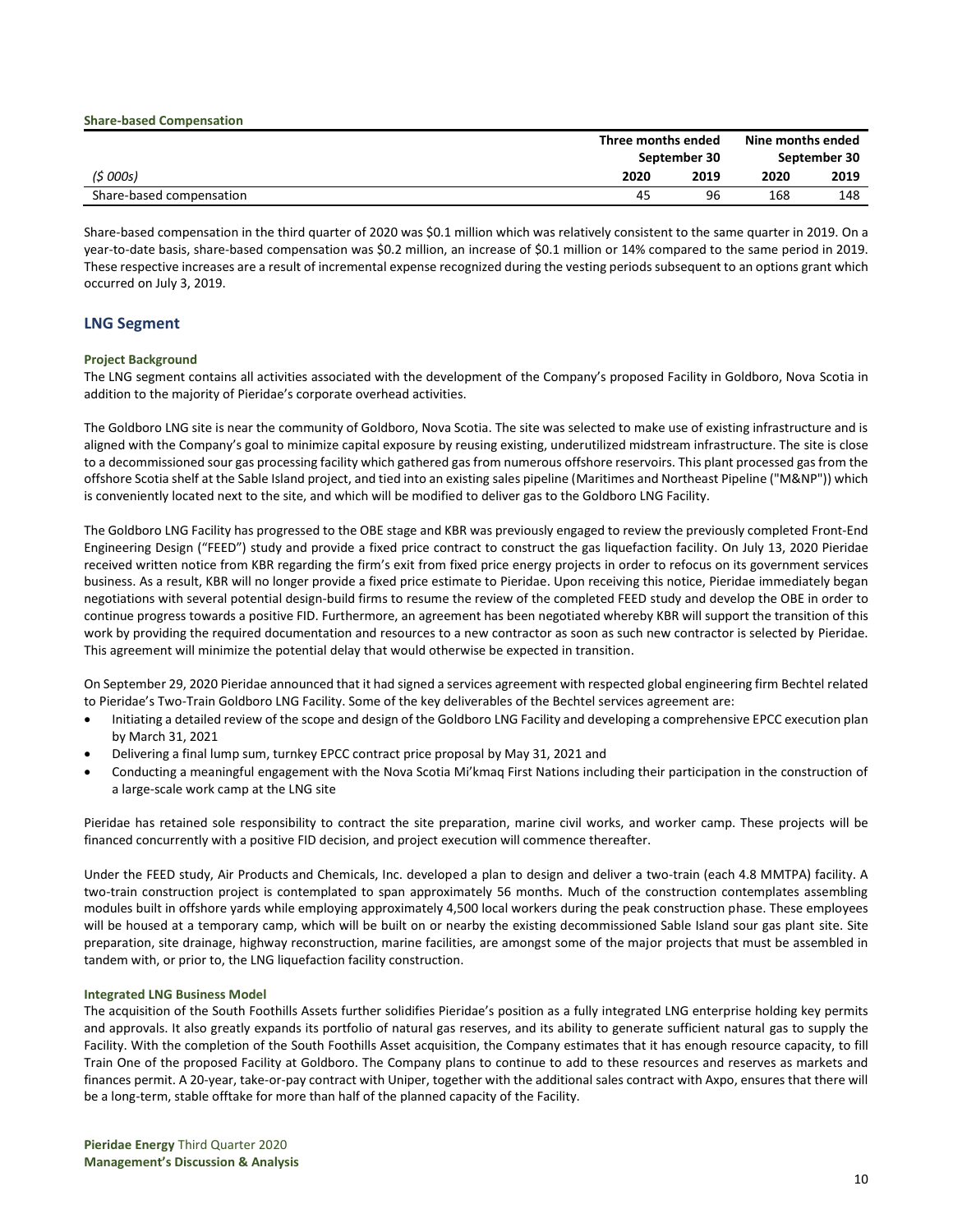### **Financing (UFK)**

On April 25, 2013, Pieridae received written confirmation of eligibility in principle for up to US \$3.0 billion of untied loan guarantee by the German Federal Government, provided that, among other things, at least 1.5 MMTPA of the 4.8 MMTPA LNG produced from Train One will be delivered to the German domestic gas market. The eligibility in principal for the loan guarantee is expected to result in a lower cost of capital for Pieridae and enhance the leverage which can be achieved. This should represent a significant advantage over its competitors and translate into a cost of capital lower than an integrated LNG company without such guarantees.

On October 29, 2018, the proposed financing of upstream activities within the Goldboro LNG received a written confirmation of eligibility in principle for up to US \$1.5 billion of untied loan guarantees by the German Federal Government. This confirmation marked an important milestone in advancing the integrated Goldboro LNG Project towards FID. This eligibility in principal for up to US \$1.5 billion German government loan guarantee in relation to the proposed financing of conventional upstream natural gas development is in addition to the eligibility in principle for up to US \$3.0 billion by the German government loan guarantees for the proposed financing of the construction of Train One of the Goldboro LNG Facility and all associated facilities.

### **World Demand**

According to Wood Mackenzie ("WoodMac"), global LNG demand is expected to grow from 368 MMTPA to 550 MMTPA between 2020 and 2030. Global liquefaction capacity will need to grow by 102 MMTPA by 2030 to meet expected demand. Currently, WoodMac foresees a shortfall in liquefaction capacity of roughly 70 MMTPA by 2030. As the closest North American LNG export terminal to Europe, Goldboro will be well-placed to capitalize on this growing demand.

Pieridae maintains its focus on long-term value creation. Expectations are still that LNG will become the fuel of choice as countries look to reduce their carbon footprint. The long-term commitments of customers such as Uniper, speak to the confidence that countries, and utilities, have that LNG is part of the path toward in reducing GHG emissions and addressing climate change.

### **Stranded Supply**

Part of Pieridae's value chain strategy is to acquire stranded and economically constrained natural gas reserves and move them to world markets, capitalizing on higher global market prices. The Company has executed on this strategy in each of the past two years. In December 2018, the Company acquired Ikkuma and in October 2019, acquired the South Foothills Assets. The significant decreases in crude prices brought about by the COVID-19 pandemic and the Saudi - Russia price war, has materially impacted the valuations and prospects of many energy companies. For some companies it could present an opportunity to access additional reserves, as companies shed properties to avoid liquidation. The advancement of the Goldboro LNG Project is one advantage unique to Pieridae, and it could help facilitate additional acquisitions for the Company.

### **Transport Capacity**

The gas supply for the Goldboro LNG Facility will be delivered via existing pipelines to the M&NP, located directly alongside the project site. Western Canadian production would move through TC Energy's Canadian Mainline ("Mainline"). This represents an opportunity for TC Energy, as their Mainline is currently substantially underutilized. There are some sections of the subsidiary lines which will require upgrading to meet Pieridae's capacity requirements, and engineering work is ongoing to refine the adjustments required.

### **Key Milestones**

The following is a discussion of the key milestones for the Goldboro LNG Project:

| <b>Milestone</b>                                                                 | <b>Status</b>                                                                                                                                                                                                                                                                                                                                                                                                           |
|----------------------------------------------------------------------------------|-------------------------------------------------------------------------------------------------------------------------------------------------------------------------------------------------------------------------------------------------------------------------------------------------------------------------------------------------------------------------------------------------------------------------|
| Secure sales contracts for 9.6 MMTPA<br>(the design capacity of the two trains). | Pieridae has an agreement with Uniper which contemplates the sale, on a "take or pay" basis,<br>of 4.8 MMTPA of LNG for a term of 20 years commencing at the start of commercial deliveries<br>of LNG.<br>Pieridae has a term sheet to negotiate a binding LNG sale and purchase agreement to supply<br>up to 1.0 MMTPA of LNG to Axpo, a Swiss utility.<br>Negotiations are under way for additional sales agreements. |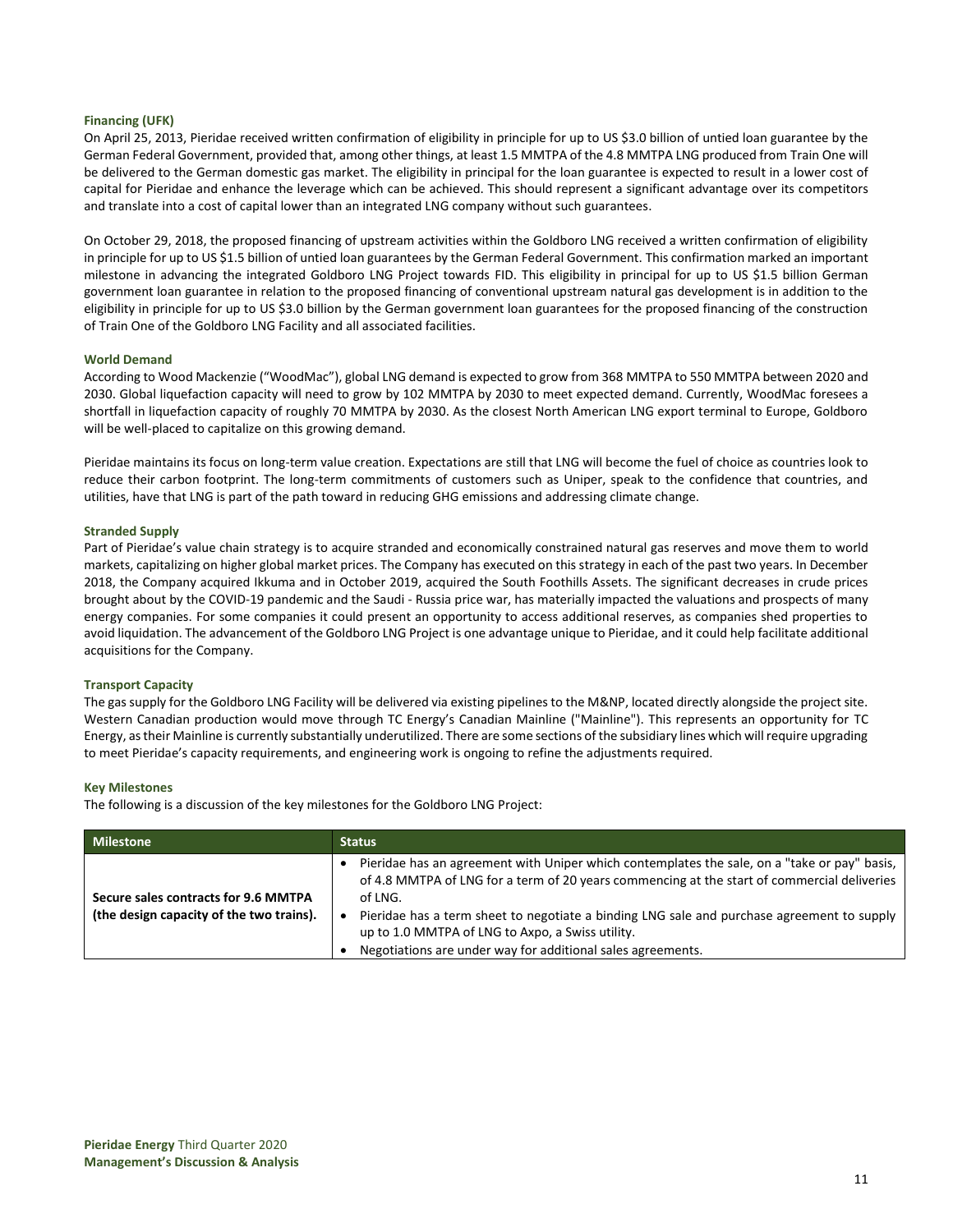| Secure supply of approximately 1.4<br>billion cubic feet of natural gas, and the<br>related infrastructure improvements<br>required to supply the 9.6 MMTPA of<br>LNG to the proposed Goldboro LNG<br>Facility. | In October 2019, Pieridae added 1,077 million cubic feet of total proved plus probable natural<br>gas reserves through its acquisition of the South Foothills Assets.<br>The upstream reserves, including approximately 500 potential drilling locations identified to<br>date, in various stages of de-risking/technical due diligence, will provide sufficient productive<br>capacity to fill Train One at Goldboro.<br>In December 2018 Pieridae added 671 million cubic feet of total proved plus probable natural<br>gas reserves through the Ikkuma acquisition.<br>Confirmation of eligibility in principle for up to US \$1.5 billion of untied loan guarantees by the<br>German Federal Government under its UFK program to support upstream development.<br>Pieridae is acquiring and reprocessing a significant amount of 3D seismic information on its<br>growing reserve base. This will be used to formulate a comprehensive drilling plan that will<br>ultimately grow production to the levels required to fill Train One.<br>Pieridae continues to seek additional gas properties through acquisitions or processing<br>agreements, for which negotiations are ongoing. |
|-----------------------------------------------------------------------------------------------------------------------------------------------------------------------------------------------------------------|------------------------------------------------------------------------------------------------------------------------------------------------------------------------------------------------------------------------------------------------------------------------------------------------------------------------------------------------------------------------------------------------------------------------------------------------------------------------------------------------------------------------------------------------------------------------------------------------------------------------------------------------------------------------------------------------------------------------------------------------------------------------------------------------------------------------------------------------------------------------------------------------------------------------------------------------------------------------------------------------------------------------------------------------------------------------------------------------------------------------------------------------------------------------------------------|
| Complete engineering and design<br>required for Facility construction.<br>Secure transportation agreements to<br>deliver natural gas to the Goldboro<br>LNG Facility.                                           | Project site acquired.<br>$\bullet$<br>Beginning of the land preparation was completed in early 2018.<br>$\bullet$<br>Preliminary FEED has been completed.<br>Bechtel is progressing on the OBE and associated work for the primary EPCC contract. Work<br>continues, and a high-level cost estimate is pending.<br>As a result of a depressed market and COVID-19 impacts, Pieridae has negotiated an extension<br>to June 30, 2021 for the deadline to make a positive FID.<br>Work is also continuing on site preparation and planning. Detailed engineering work is being<br>finalized on water intake, the wharf and jetty, and stormwater drainage and treatment options<br>in addition to detailed planning of the road relocation, work camp and site terracing. If financing<br>is in place, we anticipate some of this work could begin in the fall of 2020.<br>Memorandums of understanding have been completed with owners of the respective pipelines<br>for long-term capacity.<br>The Company is eligible to request, at any time, an open season process to finalize these                                                                                               |
| Obtain all permits and authorizations<br>required to proceed with construction.                                                                                                                                 | agreements.<br>We have received all the major permits for the Project, including:<br>$\bullet$<br><b>Environmental Assessment Approval</b><br>$\circ$<br>National Energy Board LNG Export License<br>$\circ$<br>National Energy Board Import License<br>$\circ$<br>US DOE LNG FTA Export Permit<br>$\circ$<br>US DOE NFTA Export Permit<br>$\circ$<br><b>Goldboro Construction Permit</b><br>$\circ$                                                                                                                                                                                                                                                                                                                                                                                                                                                                                                                                                                                                                                                                                                                                                                                     |
| Obtain agreement from organized<br>labour and local indigenous groups to<br>mitigate the risk of disruption during<br>construction.                                                                             | Project special needs collective agreements (the "Collective Agreement") have been<br>$\bullet$<br>negotiated with 15 of the relevant trade unions in Nova Scotia, of which 13 have signed and<br>ratified the Collective Agreement.<br>The Labour Board (Nova Scotia) issued order LB-1322 and order LB-1323 declaring that the<br>Collective Agreement is a project agreement and that it is effective commencing July 27,<br>2017.<br>Have signed a Benefits Agreement with The Assembly of Nova Scotia Mi'kmaq Chiefs on<br>$\bullet$<br>February 4, 2019. The agreement means the Mi'kmaq will benefit economically as the Goldboro<br>LNG Facility is developed, built and begins operating.<br>On September 30, 2020 Pieridae signed a Letter of Award selecting Black Diamond and the 13<br>$\bullet$<br>Nova Scotia Mi'kmaq communities to exclusively negotiate the contract to build the \$720<br>million workforce lodge and amenities during the four-year construction phase of the Facility                                                                                                                                                                               |
| Secure the required funding.                                                                                                                                                                                    | The confirmation of eligibility in principle on April 25, 2013, that the project financing to be<br>$\bullet$<br>secured for constructing the first train of Goldboro will qualify for a US \$3.0 billion loan<br>guarantee from the German Federal Government.<br>On October 29, 2018, the proposed financing of upstream activities within the Goldboro LNG<br>$\bullet$<br>Project received a written confirmation of eligibility in principle for up to US \$1.5 billion of<br>untied loan guarantee by the German Federal Government.                                                                                                                                                                                                                                                                                                                                                                                                                                                                                                                                                                                                                                               |

More information on the above noted contracts and regulatory efforts can be found in the Company's 2019 Annual Information Form ("AIF") which can be found on [www.sedar.com.](http://www.sedar.com/)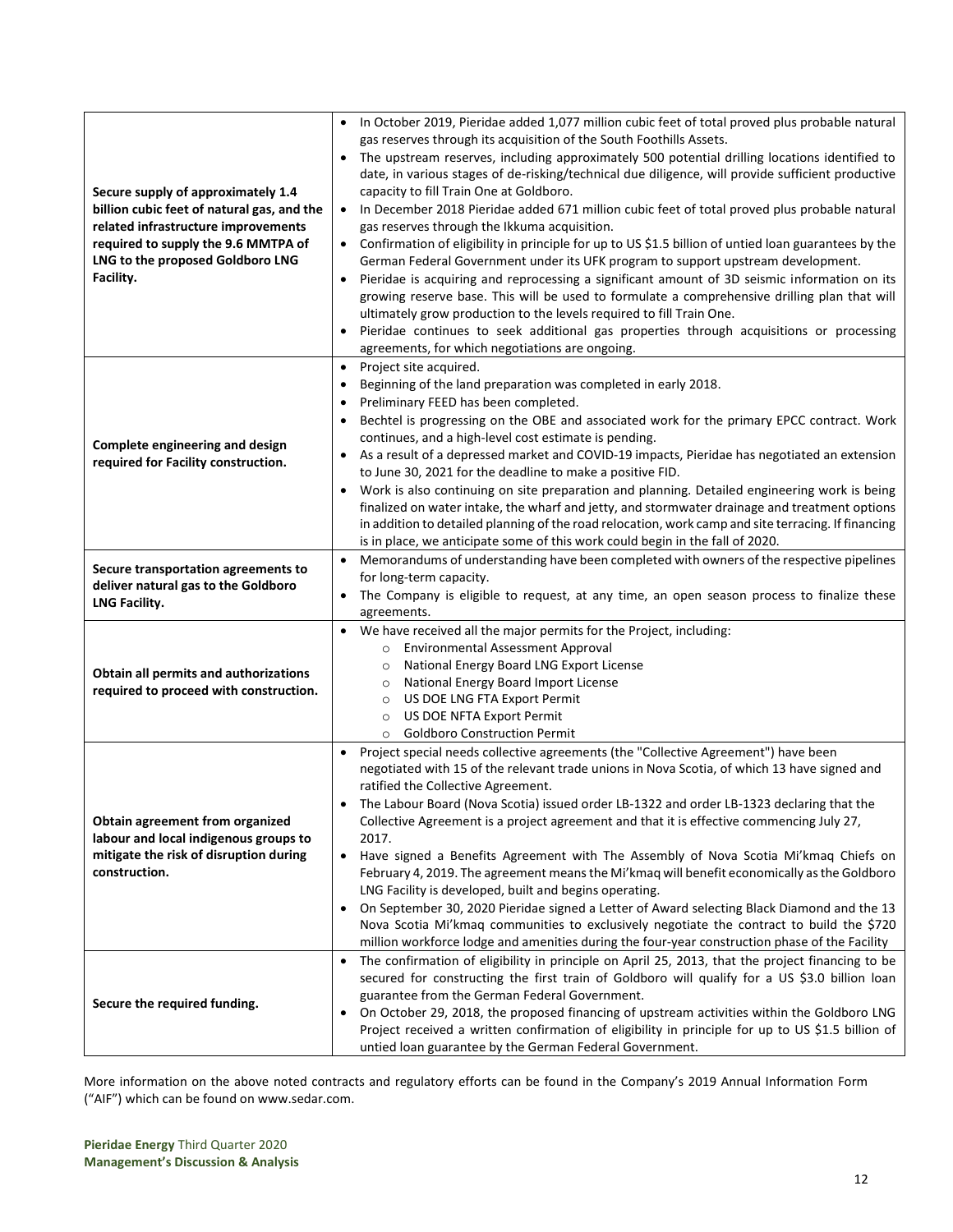### **Extensions of Key Deadlines**

As a result of depressed market conditions and COVID-19 impacts, the targeted FID date for the Goldboro LNG Project has been moved to June 30, 2021. To that end, on May 5, 2020, Pieridae announced extensions of the key deadlines under its 20-year agreement with German energy company Uniper. These include expected commercial deliveries of gas to Uniper to start between August 31, 2025 and February 28, 2026, and the extension to June 30, 2021 of the deadline to make a positive FID for the Company's proposed Goldboro LNG Project. The 20-year agreement with Uniper is for the liquefied natural gas produced at Train One or 4.8 MMTPA.

We continue to advance the project on a number of fronts; the Company is currently in negotiations with several potential design-build firms to continue work on the previously proceeding OBE necessary for entering into a defined scope fixed price EPCC contract. These activities will occur over the next number of months. The completion of these activities will allow us to complete our final due diligence and proceed with project financing.

We are working with several firms on the planning and pre-construction work for six priority areas:

- Site roadwork
- Water pipeline construction
- Water Treatment plant construction
- Terracing of the site
- Building the work camp
- Building the wharf and jetty

Once financing is in place, we anticipate some of this work would begin immediately.

#### **General and Administrative Expense**

|                                     |              | Three months ended |        | Nine months ended |
|-------------------------------------|--------------|--------------------|--------|-------------------|
|                                     | September 30 |                    |        | September 30      |
| (5000s)                             | 2020         | 2019               | 2020   | 2019              |
| General and administrative expenses | 4.431        | 2.119              | 11.562 | 7.031             |

LNG, including corporate, general and administrative expense, was \$4.4 million in third quarter of 2020, an increase of \$2.3 million or 109% compared to the same quarter in 2019. On a year-to-date basis, general and administrative expense was \$11.6 million, an increase of \$4.5 million or 64%. A number of factors contributed toward this increase including the addition of corporate staff during the year in order to support and maintain growing operations following the acquisition of the South Foothills Assets, while also incurring expenses to move the Goldboro LNG Project forward.

#### **Development Expense**

|                     | Three months ended | Nine months ended |              |
|---------------------|--------------------|-------------------|--------------|
|                     | September 30       |                   | September 30 |
| (5000s)             | 2020<br>2019       | 2020              | 2019         |
| Development expense | 504<br>2.472       | 10.060            | 8,345        |

Development expense in the third quarter of 2020 was \$2.5 million, an increase of \$2.0 million or 390% compared to the same quarter in 2019. On a year-to-date basis, development expenses were \$10.1 million, an increase of \$1.7 million or 21%. Pieridae continues working with engineering firms on planning and pre-construction for the Goldboro LNG Facility and working towards the OBE required for a fixed price, lump sum turnkey EPCC contract.

#### **Share-based Compensation**

|                           |              | Three months ended |      | Nine months ended |
|---------------------------|--------------|--------------------|------|-------------------|
|                           | September 30 |                    |      | September 30      |
| (\$ 000s)                 | 2020         | 2019               | 2020 | 2019              |
| Shared-based compensation | 65           | 481                | 260  | 696               |

Share-based compensation for the third quarter of 2020 and on a year-to-date basis was lower than the same period in 2019 due to the impact of higher fair value of options granted in 2019, offset by incremental expense recognized.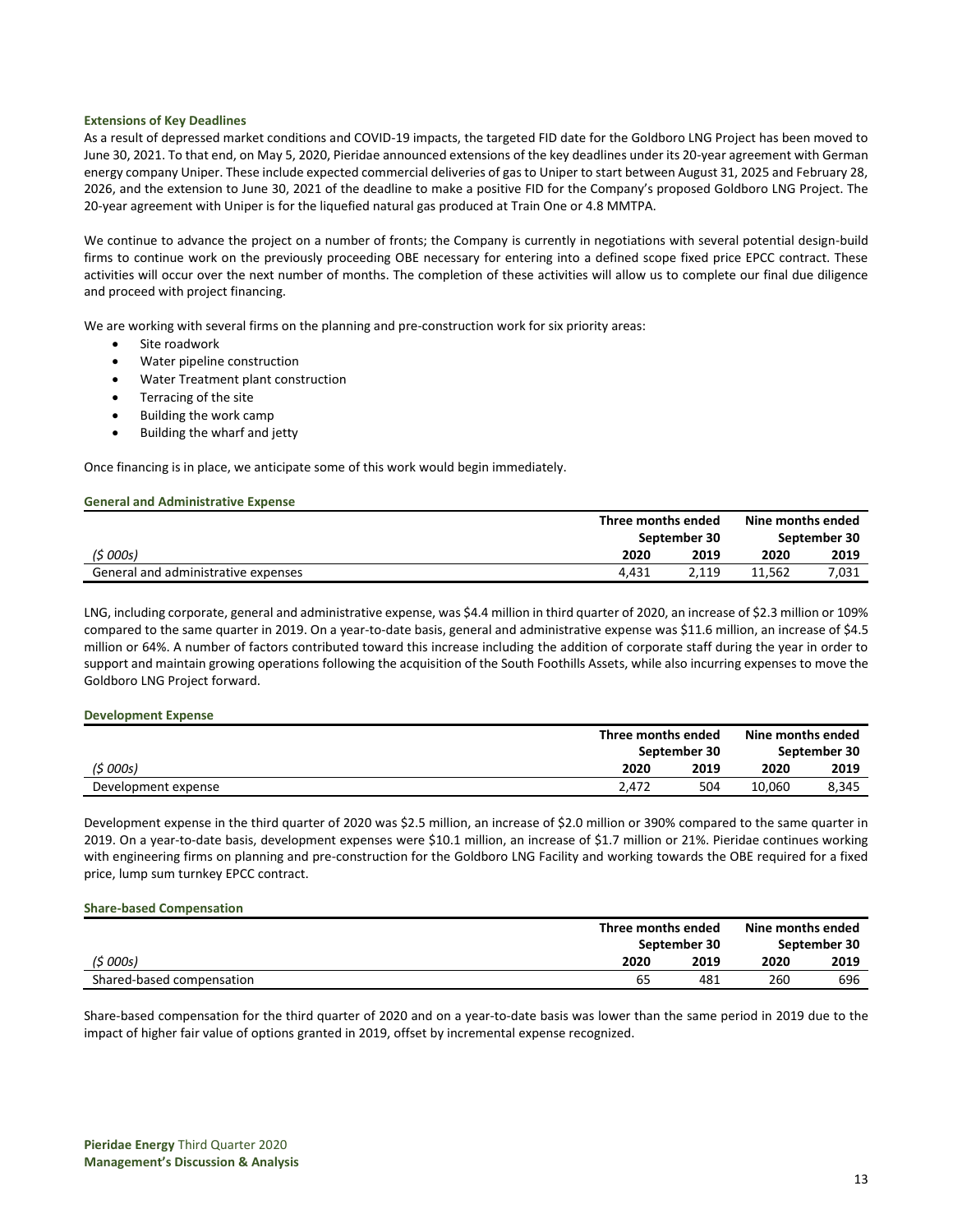# **Liquidity and Capital Resources**

#### **Cash and Cash Equivalents**

Pieridae held \$20.4 million in cash and cash equivalents and restricted cash of \$2.0 million as at September 30, 2020. Restricted cash is comprised of security pledged for various letters of credit which are required to be posted with provincial agencies and other companies in order to facilitate the Company's ongoing operations. Included in the September 30, 2020 cash amount was \$14.2 million that was selfrestricted by Pieridae in anticipation of potential LCs that could be required as a result of the South Foothills Asset acquisition. Pieridae will likely be required to issue LCs once the license transfer is complete, however at this time the timing and amount is unknown, and as a result, this amount has been released to cash and cash equivalents.

#### **Loans and Term Debt**

On October 16, 2019, the Company entered into a fully drawn senior secured non-revolving term Credit Facility for \$206.0 million. This Credit Facility bears interest at a fixed rate of 12.0% per annum from the date of issue, accrued daily and payable quarterly in cash, plus an additional 3.0% per annum, which is payable quarterly either in cash or, at the option of the Company and subject to the lender's approval, in kind by way of accruing to the principal outstanding. The Credit Facility is repayable in full on October 16, 2023; however, the Company has discretion to repay the principal in whole or in part any time prior to this date upon 90 days written notice to the lender, without penalty. The Company used the proceeds of the Credit Facility to partially fund the acquisition of the South Foothills Assets, repay the existing \$50.0 million term debt facility with AIMCo in full, fund letters of credit required for existing and purchased assets, and to satisfy all fees and expenses associated with the Credit Facility and Acquisition. Refer to Note 12 in the Consolidated Financial Statements for additional information on the Credit Facility.

As at September 30, 2020 the Company was in compliance with, or had obtained the required waivers for, all covenants of the Credit Facility.

#### **Working Capital and Capital Structure**

The following table shows the Company's net working capital as at September 30, 2020 and December 31, 2019:

| (5000s)                                  | September 30, 2020 | December 31, 2019 |
|------------------------------------------|--------------------|-------------------|
| Cash and cash equivalents                | 20,422             | 9,567             |
| Restricted cash                          | 1,995              | 19,152            |
| Accounts receivable                      | 45,113             | 40,810            |
| Prepaid expenses and deposits            | 4.927              | 3,535             |
| Inventories                              | 23,080             | 23,535            |
| Accounts payable and accrued liabilities | (97, 834)          | (73, 573)         |
| Current portion of lease liabilities     | (2,300)            | (2,701)           |
| Other current liabilities                | (4, 567)           | (1, 220)          |
| Net working capital                      | (9, 164)           | 19,105            |

The Company is actively working to source additional funding to grow its upstream asset base and proceed with the construction of the proposed Goldboro LNG Facility, and has received confirmation of eligibility in principal for untied loan guarantees from the German Federal Government. Although there is no guarantee that it will be successful, management believes the Company presents a compelling opportunity to potential lenders and investors due to the status of approvals for the Facility, the eligibility for untied loan guarantees from the German Federal Government, and the strong potential returns on investment from the Goldboro LNG Facility. The previous addition of the upstream and midstream assets acquired from Shell further strengthens the investment thesis for Pieridae.

Pieridae's capital strategy is aligned with its business strategy and is focused on ensuring the Company has sufficient liquidity to fund operations and project development. Externally, Pieridae's principal sources of liquidity are the Credit Agreement, and additional debt and/or equity offerings. Collectively the Company raised \$84.5 million in equity and \$216.0 million of debt in 2019. By virtue of its acquisition of the South Foothills Assets, the Company also has a much more robust source of potential liquidity from internal sources.

Working capital decreased from \$19.1 million to a deficit of \$9.2 million during the nine months ended September 30, 2020 as a result of net losses experienced during the period, continued weakness in condensate and liquids pricing as a result of macroeconomic conditions, and sustaining capital projects undertaken during the quarter. These are expected to be temporary, and working capital is anticipated to trend higher over the next 12 months.

Inventory levels have not changed significantly during the quarter as consumable inventories have been purchased and held in anticipation of a turnaround planned for the Jumping Pound facility, now expected to occur in the second quarter of 2021.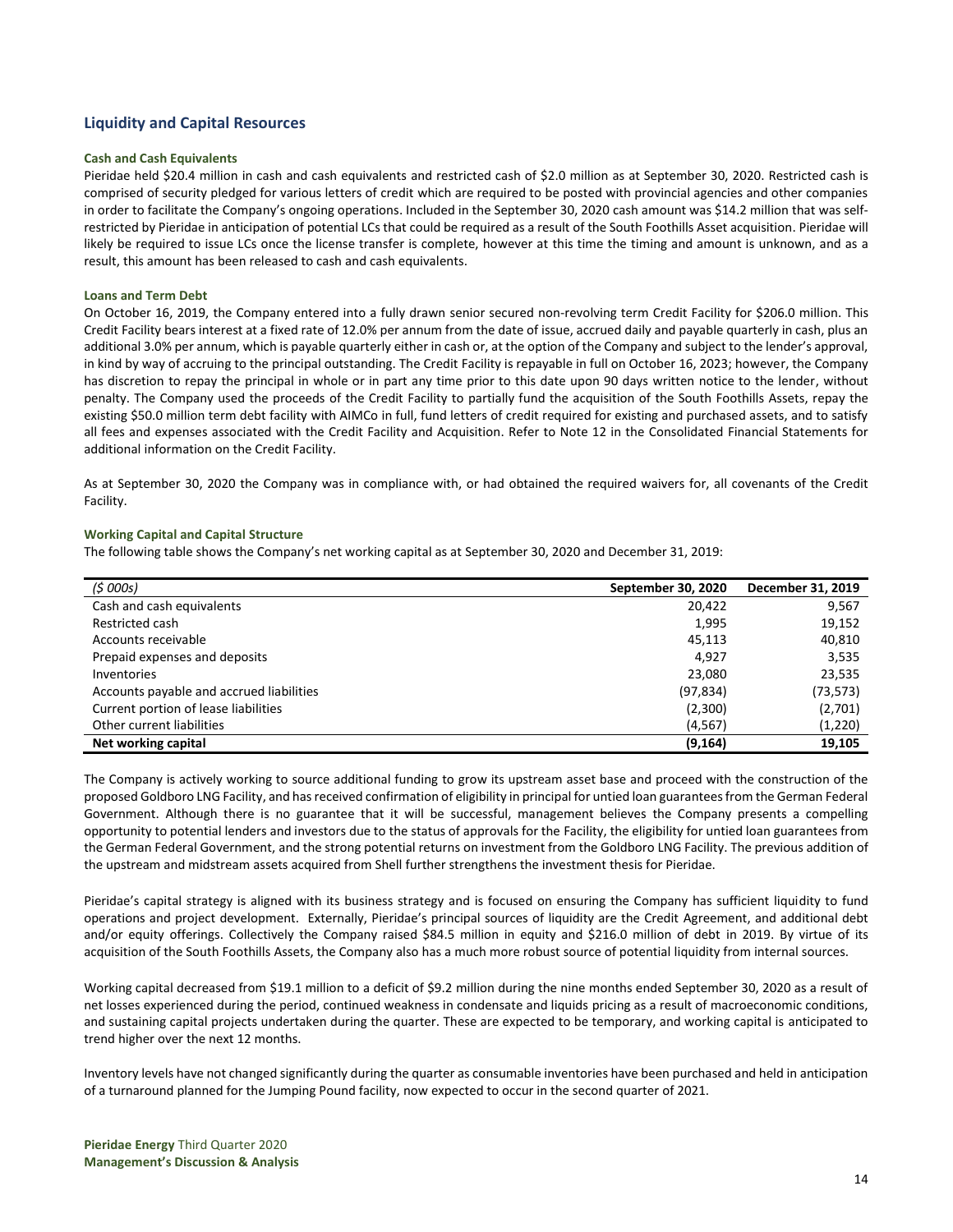### **Capital Resources**

As at September 30, 2020, Pieridae's capital structure was comprised of share capital, working capital and term debt, less cash and cash equivalents. The following table summarizes our capital structure on September 30, 2020 and December 31, 2019:

| (5000s)                              | September 30, 2020 | December 31, 2019 |
|--------------------------------------|--------------------|-------------------|
| Cash and cash equivalents            | 20.422             | 9.567             |
| Less: Term debt                      | (213.930)          | (202, 913)        |
| Net cash and cash equivalents (debt) | (193, 508)         | (193, 346)        |
| Shareholders' equity                 | 49.892             | 104.315           |

#### **Sources and Uses of Cash Flows**

|                                            | Three months ended |         | Nine months ended |              |
|--------------------------------------------|--------------------|---------|-------------------|--------------|
|                                            | September 30       |         |                   | September 30 |
| (5000s)                                    | 2020               | 2019    | 2020              | 2019         |
| Cash flows related to operating activities | (4, 541)           | (238)   | (128)             | (34,024)     |
| Cash flows related to investing activities | (1, 395)           | (1.914) | (3,679)           | (3,403)      |
| Cash flows related to financing activities | 17,032             | (152)   | 14.994            | 35.611       |

Operating cash flows in the third quarter of 2020 decreased by \$4.3 million or 1,808% compared to the same quarter in 2019. On a yearto-date basis, operating cash flows increased by \$33.9 million or 100% compared to the same period in 2019. The year-to-date increase was due to accretive cash flows generated from the South Foothills Assets acquired. In the current quarter, continued lower realized prices for natural gas and condensate sales due to pressure from the current global pandemic resulted in a cash outflow of \$4.6 million.

Investing cash outflows in the third quarter of 2020 decreased by \$0.5 million or 27% compared to the same quarter in 2019 due to the turnaround expenditures incurred. On a year-to-date basis, investing cash outflows decreased by \$0.3 million or 8% when compared to the same period in 2019 due to an increase in exploration and evaluation expenditures during the first quarter.

Financing cash flows in the third quarter of 2020 increased by \$17.2 million compared to the same quarter in 2019 primarily as \$14.2 million of cash was released from restricted status. On a year-to-date basis, financing cash flows decreased by \$20.6 million or 58% compared to the same period in 2019 as there were no new financing transactions during the current periods other than the payment of lease obligations and restricted cash movements; in the nine months ended September 30, 2019, the Company raised funds through issuances of convertible debt and issuances of share capital in anticipation of the Shell acquisition in the fourth quarter of 2019.

# **Share Capital, Warrants and Stock Options Outstanding**

As at September 30, 2020 the Company had 157,631,268 (December 31, 2019 - 157,561,174) common shares outstanding. As at September 30, 2020 6,186,026 (December 31, 2019 - 6,392,072) stock options were outstanding with a weighted average exercise price of \$2.41/share. On October 8, 2020, the Company issued 1,710,100 stock options pursuant to its share-based compensation program at an exercise price of \$0.86/share.

As at September 30, 2020 589,705 (December 31, 2019 - 1,889,755) whole warrants were outstanding at a strike price of \$5.67. These warrants will expire in December 2020.

# **Commitments, Provisions and Contingencies**

The Company has entered into several financial obligations during the normal course of business. As at September 30, 2020 these obligations, and the expected timing of their settlement, are detailed below:

| (\$ 000s)           | 2020   | 2021   | 2022   | 2023   | <b>Thereafter</b> | <b>Total</b> |
|---------------------|--------|--------|--------|--------|-------------------|--------------|
| Interest on debt    | 7.785  | 30.900 | 30.900 | 24.466 |                   | 94,051       |
| Deferred fee        | -      | 50,000 |        |        |                   | 50,000       |
| Firm transportation | 2.368  | 7.244  | 3.031  | 1.329  | 1.764             | 15,736       |
| <b>Total</b>        | 10,153 | 88.144 | 33.931 | 25,795 | 1.764             | 159,787      |

### **Provisions and Contingencies**

In April 2020, the Company entered into an arbitration agreement with a third party to resolve an on-going commercial dispute. The matter is currently being reviewed by an arbitrator and the Company expects a legally binding judgement later in the year. For the year-to-date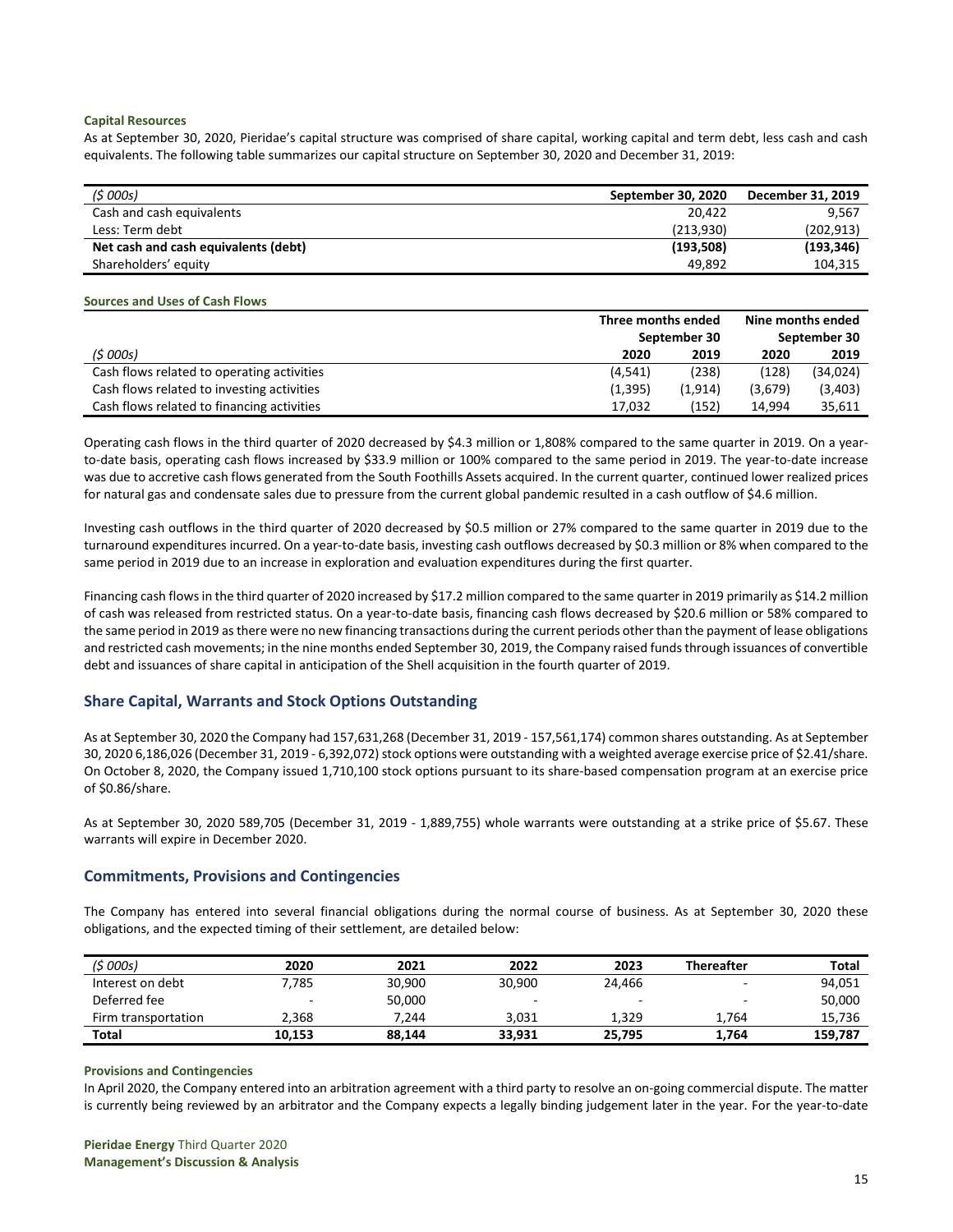period of 2020, the Company derecognized approximately \$9.4 million of accrued liabilities and associated reduction in operating expenses. Refer to the Consolidated Financial Statements for the year ended December 31, 2019 for additional information on significant accounting policies for provisions.

The Company represents its interests in the arbitration vigorously. Such legal proceedings involving possible losses are inherently complex, and significant judgement must be applied in estimating probable outcomes. The total required payment in the event that the arbitration outcome is adverse to the Company may materially exceed the current provision and would be recognized in the settlement period. Management considers that disclosure of further details of the arbitration would seriously prejudice the Company's position and accordingly further information on the nature of the obligation and major assumptions used in calculating the provision has not been provided.

The Company is also involved in various claims and litigation arising in the normal course of business. While the outcome of these matters is uncertain and there can be no assurance that such matters will be resolved in the Company's favor, the Company does not currently believe that the outcome of adverse decisions in any of these pending or threatened proceeding related to these and other matters or any amount which it may be required to pay by reason thereof would have a material adverse impact on its financial position or results of operations.

# **Off Balance Sheet Transactions**

We do not have any financial arrangements that are excluded from the Interim Financial Statements as at September 30, 2020 nor are any such arrangements outstanding as of the date at this MD&A.

# **Risk Factors**

The Company monitors and complies with current government regulations that affect its activities, although operations may be adversely affected by changes in government policy, regulations or taxation. In addition, Pieridae maintains a level of liability, property and business interruption insurance which is believed to be adequate for the Company's size and activities, but is unable to obtain insurance to cover all risks within the business or in amounts to cover all possible claims. Risk to Pieridae's business and operations include, but are not limited to:

- Weakness in the oil and gas industry
- Additional financing requirements
- **Liquidity**
- Access to capital
- Share price volatility
- Impact of future financing on Pieridae's market price
- Competition
- Environmental incidents
- Climate change
- Epidemics or pandemics
- Pricing, markets, and the marketing of crude oil and gas
- Exploration, development and production risk
- Availability and cost of material and equipment
- Insurable risks
- Operational dependence
- Risks inherent to gathering and processing facilities and pipelines
- Possible failure to realize the anticipated benefits of acquisitions
- Large capital project risks
- Conflicts of interest
- Permits, licenses and approvals
- Title to property
- **Litigation**
- **Regulatory**
- Carbon pricing
- Liability management
- Royalty regimes
- Hydraulic fracturing
- Variations in foreign exchange and interest rates

**Pieridae Energy** Third Quarter 2020 **Management's Discussion & Analysis**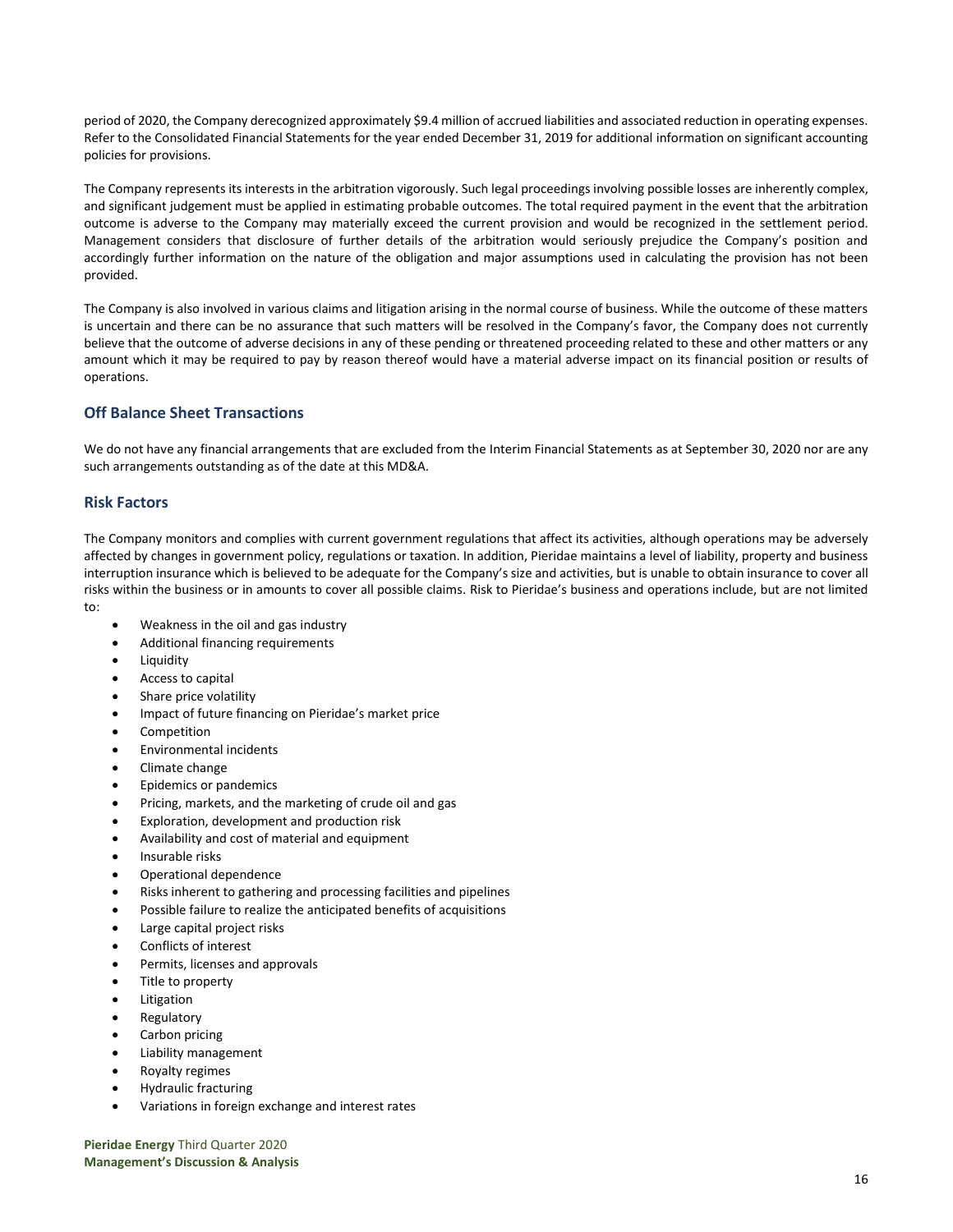- Hedging
- Tax horizon
- Third party credit risk
- Political, geo-political and social risks
- Land claims
- Growth management
- Reliance on key personnel
- Cost of new technologies
- Alternatives to, and changing demand for petroleum products
- International protocols
- Climate change regulations
- Reserves and resource estimates
- Reserve and resource replacement
- Internal controls
- **Dividends**
- Dilution
- Breach of confidentiality
- Information technology and cyber security
- Reputational risk
- Forward looking statement and information may prove inaccurate

Refer to Management Discussion & Analysis and Annual Information Form for the year ended December 31, 2019 for fulsome discussion of these risks. See "Forward Looking Statements".

The current challenging economic climate due to the COVID-19 pandemic may have significant adverse impacts to the Company, including but not limited to:

- Material declines in revenue and cash flows due to reduced commodity prices
- Material decline in future revenues, which may result in potential impairment on non-financial assets
- Increase in the risk of non-performance by our customers, resulting in the risk of higher customer defaults

While Pieridae believes the COVID-19 pandemic to be temporary, the situation is dynamic and the future economic impact of COVID-19 on the results of operations and financial condition cannot be reasonably estimated at this time. Pieridae will continue to monitor the impact of COVID-19 on an ongoing basis and make revisions as determined necessary by management. Such revisions are recognized in the period in which the estimates are revised and may impact future periods as well.

# **Environmental, Social and Governance Commitment**

A growing number of companies are taking ESG issues more seriously than ever because there is recognition that companies that focus on ESG and creating long-term value perform better over time. Much of this is driven by a united demand from employees, investors and customers. These groups have shifted from a passive to more active stance and are forcing companies to step up efforts against climate change and social injustice. Many feel companies must capitalize on strategic, operational and reporting functionalities they already have in place in order to better assess risk and put a value on the impact to assets.

In parallel, ESG practices such as understanding risks, reducing waste, using resources effectively and ensuring compliance will help companies uncover cost efficiencies. Understanding ESG factors that are material to our business and to key stakeholders is a core ESG practice which is key to identifying and integrating ESG into the business and strategy. In this sense, embracing sustainability is twofold: supporting the resilience of the business, while enabling positive social and environmental impacts.

ESG is fundamental to Pieridae's ability to create long term shareholder value. It starts with the tone at the top, creating a business environment where our Board, senior leadership, and employees are empowered and aligned toward the Company's targets. Pieridae recognizes the importance of building and maintaining our relationships with the communities in which we operate and have aligned our ESG goals and framework toward fostering those relationships.

At Pieridae, we are formally investigating how we will continue and formalize our ESG journey by developing a plan that will integrate our Corporate Strategy with an ESG roadmap. We are committed to finding the right path.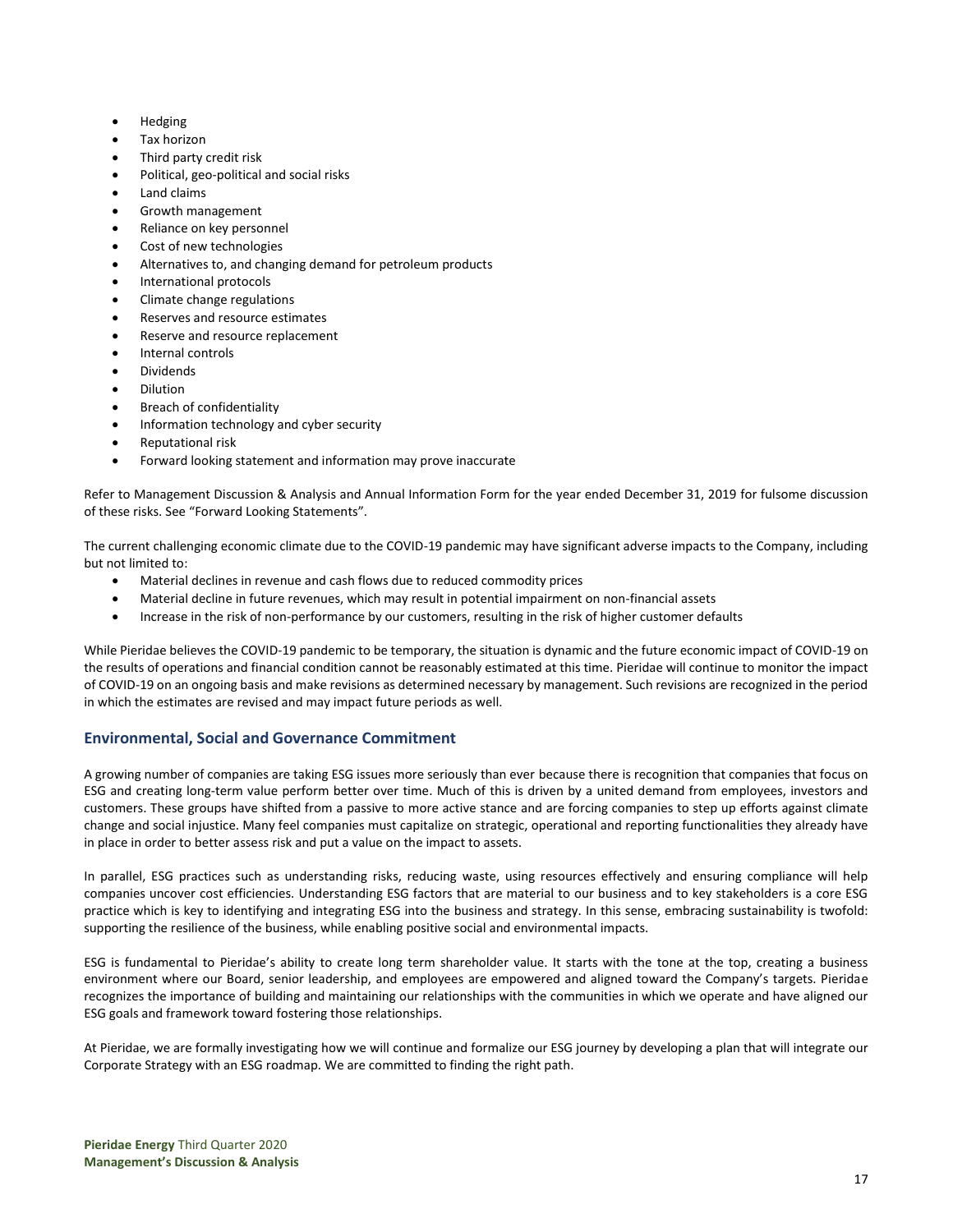Specifically, our 2020 goals, against which a portion of management compensation is measured, contain specific and measurable ESG targets. The table below reflects a number of areas that Pieridae is focused on as part of its ESG program:

| <b>Key Sustainability Topic/Risk</b>                                                                                                                                                                                                                    | Management Goal, Process, Controls and<br><b>Measurement</b>                                                                                                                                                                                                                                                                                                                                                                                                                                                                                            | <b>Progress</b>                                                                                                                                                                                                                                                                                                                                                                                                                  |
|---------------------------------------------------------------------------------------------------------------------------------------------------------------------------------------------------------------------------------------------------------|---------------------------------------------------------------------------------------------------------------------------------------------------------------------------------------------------------------------------------------------------------------------------------------------------------------------------------------------------------------------------------------------------------------------------------------------------------------------------------------------------------------------------------------------------------|----------------------------------------------------------------------------------------------------------------------------------------------------------------------------------------------------------------------------------------------------------------------------------------------------------------------------------------------------------------------------------------------------------------------------------|
| Environmental                                                                                                                                                                                                                                           |                                                                                                                                                                                                                                                                                                                                                                                                                                                                                                                                                         |                                                                                                                                                                                                                                                                                                                                                                                                                                  |
| Sulfate aerosol (SO2/H2S) emission<br>management<br>Risk of regulatory or environmental incident<br>or air quality performance failure due to high<br>sulfate aerosol releases.                                                                         | • Pieridae is committed to ensuring its<br>operations have minimal impact to the air<br>quality near its facilities and operates<br>continuous air monitoring stations at its<br>large gas plants.                                                                                                                                                                                                                                                                                                                                                      | <b>Neutral to Positive</b><br>• Pieridae undertakes a<br>comprehensive air monitoring<br>program as per EPEA and other<br>regulatory requirements.                                                                                                                                                                                                                                                                               |
| Greenhouse gas emission reduction<br>Methane (CH4) is a primary GHG which is<br>considered "fugitive" or an unintended leak<br>from facilities. CH4 has the highest global<br>warming potential thus impacts to emission<br>reductions are also higher. | • Management is committed to establishing<br>a baseline and targeting reduction in the<br>emission of CH4 from its facilities through<br>increased monitoring, process<br>improvements, and equipment upgrades.<br>. In January 2020, Pieridae formalized its<br>corporate Fugitive Emissions Management<br>Plan (FEMP) and Methane Reduction<br>Retrofit Compliance Plan (MRRCP).                                                                                                                                                                      | <b>Neutral</b><br>• Since 2018, a total of 58 pneumatic<br>pumps have been replaced, and<br>the program has produced<br>approximately 18,418 carbon<br>offset credits (tonnes of C02<br>equivalent).<br>• Pieridae will continue this program<br>and we anticipate tripling this<br>reduction over several years.                                                                                                                |
| Water usage reduction<br>Fresh water usage has become a central<br>issue for many oil and gas producers in<br>western Canada.                                                                                                                           | • Reduction in future water use through<br>conventional (non-hydraulic stimulation)<br>drilling in the Foothills.<br>• The production of non-hydraulic fractured<br>gas may allow us to certify our sales under<br>a number of "green-gas" programs which<br>may allow us to obtain a price premium<br>over market prices.<br>• Water usage is relatively high at the<br>Company's three main gas plants, which<br>Pieridae is committed to reducing.<br>Management is committed to establishing<br>a baseline and targeting reduction in water<br>use. | <b>Neutral to Positive</b><br>• Signed an evergreen contract with<br>Shell to address site-specific<br>ground pollution at the two largest<br>and oldest plants in the current<br>asset portfolio. Shell and Pieridae<br>are committed to ensuring that the<br>site is free of contaminants.<br>• Developing a conventional drilling<br>plan which vastly reduces the<br>water required for hydraulic<br>fracturing.             |
| <b>Social</b>                                                                                                                                                                                                                                           |                                                                                                                                                                                                                                                                                                                                                                                                                                                                                                                                                         |                                                                                                                                                                                                                                                                                                                                                                                                                                  |
| <b>Indigenous Peoples Engagement</b><br>Risk that Indigenous Peoples impacted by<br>our activities do not feel they are benefitting<br>from the Goldboro LNG Project nor Alberta<br>gas reserves development & partnerships.                            | • Pieridae maintains ongoing, direct Treaty 7<br>engagement to discuss potential<br>partnerships.<br>• Coordination with the Mi'kmaq First<br>Nations on long-term Goldboro site<br>management plans.<br>• Developing an Indigenous People<br>Principles document which will be adhered<br>to.                                                                                                                                                                                                                                                          | <b>Positive</b><br>• Positive, initial partnership<br>discussions with Stoney Nakoda<br>Nation.<br>• Building on the ratified Mi'kmaq<br>Benefits Agreement, on September<br>30, 2020 signed a Letter of Award<br>selecting Black Diamond and the<br>13 Nova Scotia Mi'kmaq<br>communities to exclusively<br>negotiate the contract to build a<br>\$720 million workforce lodge and<br>amenities construction of the<br>Facility |
| <b>Stakeholder Engagement</b>                                                                                                                                                                                                                           | • Ongoing, annual development of Pieridae<br>Engagement Plan (matrix & SWOT).                                                                                                                                                                                                                                                                                                                                                                                                                                                                           | <b>Neutral</b>                                                                                                                                                                                                                                                                                                                                                                                                                   |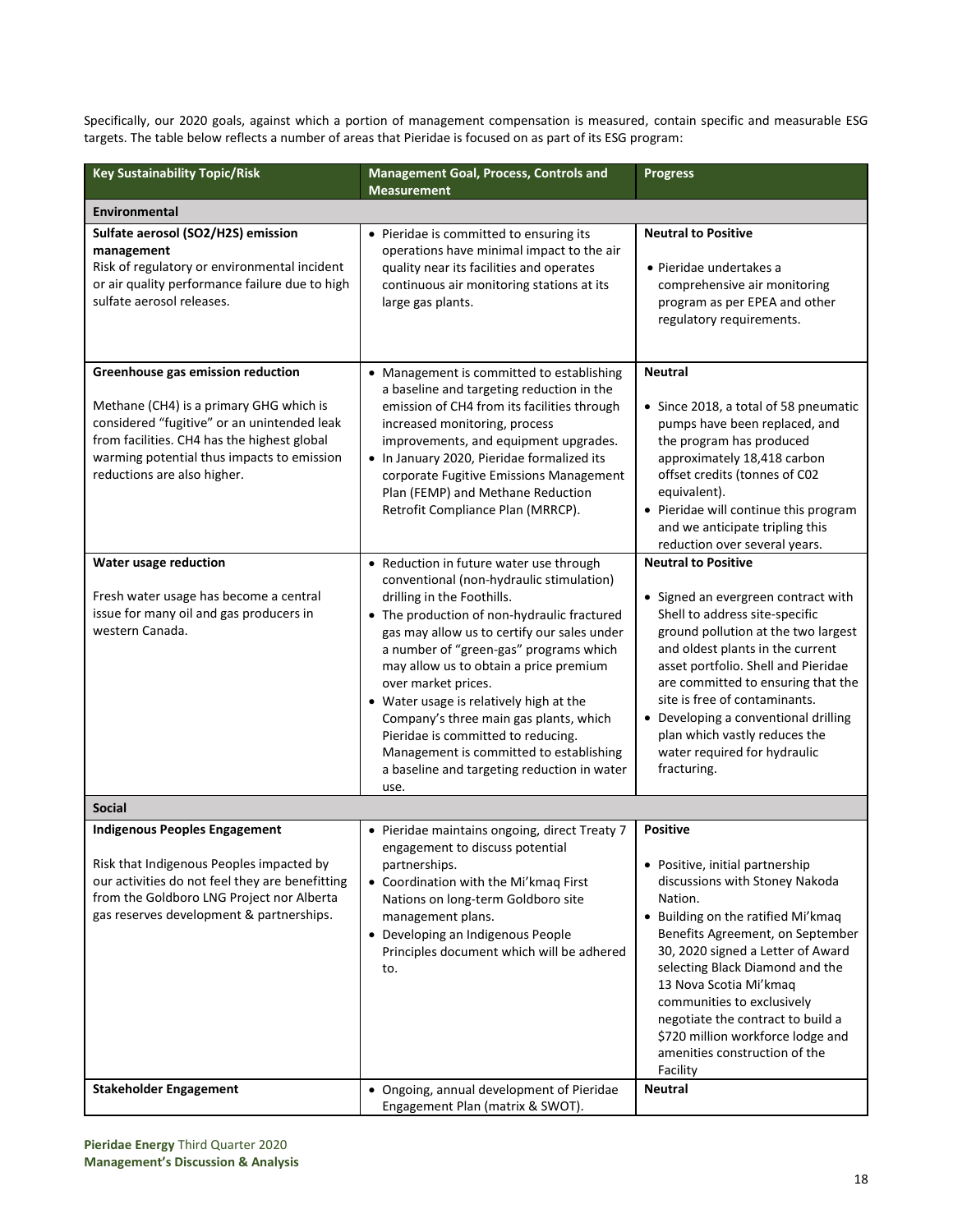| Pieridae is working with landowners'<br>concerns through asset transfer process/post<br>AER decision. We are continuing to<br>strengthen positive and trusting<br>relationships with landowners through<br>ongoing engagement.                         | • Commitment to following AER asset<br>transfer approval conditions, develop<br>tracking mechanism as part of the<br>consultation record.<br>• Pieridae has a clear legacy policy that<br>highlights how to achieve financial<br>support.<br>• Community liaison officers ("CLO") live &<br>work in local communities, constantly<br>building relationships & Pieridae brand.                                                                                                                                                                                                                                              | • Answered asset transfer SOCs<br>thoroughly.<br>• Direct, timely landowner &<br>stakeholder engagement.<br>• Formal Engagement Plan to be<br>completed in 2020.<br>• Legacy financial policy continues to<br>build community goodwill.<br>• Local CLO community presence has<br>demonstrated value mitigating<br>current & future issues.                                                                                  |
|--------------------------------------------------------------------------------------------------------------------------------------------------------------------------------------------------------------------------------------------------------|----------------------------------------------------------------------------------------------------------------------------------------------------------------------------------------------------------------------------------------------------------------------------------------------------------------------------------------------------------------------------------------------------------------------------------------------------------------------------------------------------------------------------------------------------------------------------------------------------------------------------|-----------------------------------------------------------------------------------------------------------------------------------------------------------------------------------------------------------------------------------------------------------------------------------------------------------------------------------------------------------------------------------------------------------------------------|
| <b>Workforce Health and Safety</b><br>Risk of injuries, fatalities and other safety<br>concerns due to inadequate controls,<br>processes and training, including currently<br>heightened risk to workers due to the<br>ongoing pandemic.<br>Governance | • Pieridae tracks and reports total<br>recordable injury frequency (TRIF) and<br>lost-time injury frequency (LTIF). Focus is<br>to improve proactive behaviors and<br>reporting to maintain a low injury<br>frequency.<br>• LTI = 0 in 2020. TRIF target for 2020 <1.0<br>(TRIF of 0.72 in 2019, 2020 year-to-date of<br>$0.34$ ).<br>• HS&E targets are tied to bonus structure.<br>• HS&E statistics are communicated<br>company-wide on a monthly basis to<br>preserve a good safety culture and<br>transparency.<br>• Dedicated HS&E team in the field working<br>directly with front-line workers and<br>supervisors. | <b>Positive</b><br>• Integration of safety systems;<br>process framework, and controls is<br>well underway.<br>• Integration activity will result in an<br>effective Safety Management &<br>Loss framework for employees and<br>contractors.<br>• Continued learning from incidents<br>shared with entire company<br>through safety hub and safety<br>alerts.<br>• Training & competency<br>management will remain a focus. |
| <b>Board and Executive Diversity</b><br>Risk of non-optimal management and Board<br>decision making from lack of diversity of<br>opinions, experiences and perspectives.                                                                               | • Pieridae's Board of Directors is committed<br>to increasing the diversity of the Board<br>and Executives of Pieridae.                                                                                                                                                                                                                                                                                                                                                                                                                                                                                                    | <b>Neutral to Positive</b><br>• Nominations to the Board of<br>Directors suggest increasing<br>diversity.<br>• Increased disclosure of diversity in                                                                                                                                                                                                                                                                         |
|                                                                                                                                                                                                                                                        |                                                                                                                                                                                                                                                                                                                                                                                                                                                                                                                                                                                                                            | the Company's 2019 Management<br>Information Circular.<br>• Evolving Human Resources and<br>recruitment policies and<br>procedures.<br>• On May 26, 2020, Pieridae elected<br>Ms. Kiren Singh as its newest<br>Board member. Ms. Singh has 30<br>years of experience and previously<br>served as CFO, VP Risk<br>Management and Treasurer in the<br>energy sector.                                                          |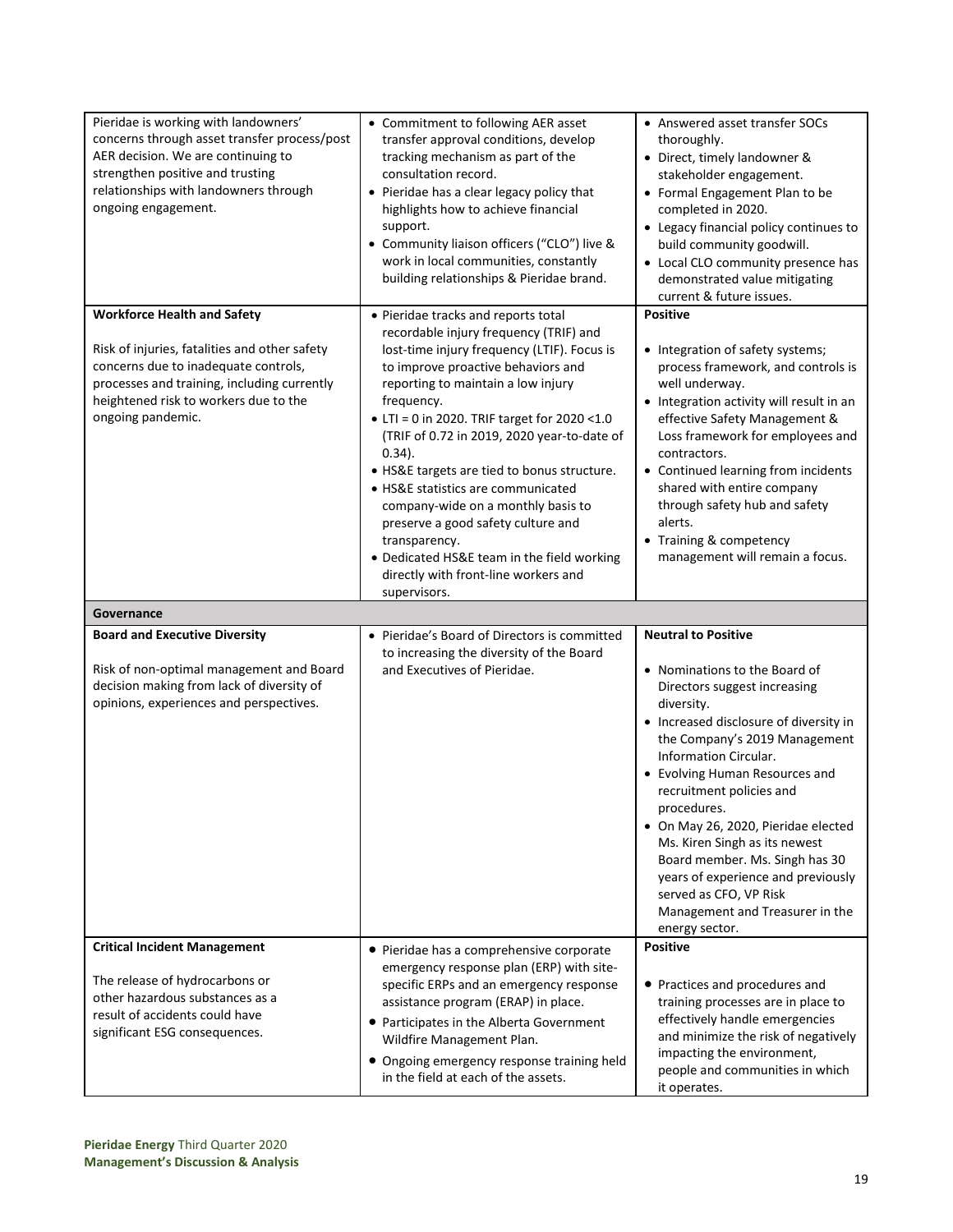| Competency to ICS and number of<br>exercises conducted are measured. | • An established emergency<br>management program promotes<br>prompt and effective response to<br>emergencies. |
|----------------------------------------------------------------------|---------------------------------------------------------------------------------------------------------------|
|----------------------------------------------------------------------|---------------------------------------------------------------------------------------------------------------|

We recognize that operating our business sustainably requires transparency with our stakeholders about our ESG performance and overall performance. These goals are intended to support this performance, and we commit to updating our stakeholders regularly.

# **Significant Accounting Judgement and Estimates**

The preparation of these Interim Financial Statements in conformity with IFRS requires management to make judgments, estimates and assumptions that affect the application of accounting policies and the reported amounts of assets and liabilities, revenue and expenses, and related disclosures with respect to contingent assets and liabilities. Pieridae bases judgments, estimates and assumptions on current facts, historical experience and various other factors that are reasonable under the circumstances. The economic environment could also impact certain judgements, estimates and discount rates necessary to prepare these Interim Financial Statements, including significant estimates and judgements used in assessing for impairment indicators in the current economic environment. Actual results could differ materially from estimates and assumptions. Pieridae reviews estimates and underlying assumptions on an ongoing basis and make revisions as determined necessary by management. Such revisions are recognized in the period in which the estimates are revised and may impact future periods as well.

Critical accounting judgments and estimates used in preparing the Interim Financial Statements are described in Pieridae's Consolidated Financial Statements and MD&A for the year ending December 31, 2019. Current conditions have increased the complexity in making judgments, estimates and assumptions used to prepare the Interim Financial Statements, particularly related to the following:

# **(i) Impairment of petroleum and natural gas assets**

For the purposes of determining whether impairment of petroleum and natural gas assets has occurred, and the extent of any impairment or its reversal, the key assumptions the Company uses in estimating future cash flows are forecasted petroleum and natural gas prices, expected production volumes and anticipated recoverable quantities of proved and probable reserves. These assumptions are subject to change as new information becomes available. Changes in economic conditions can also affect the rate used to discount future cash flow estimates. Changes in the aforementioned assumptions could affect the carrying amounts of assets. Impairment charges and reversals are recognized in profit or loss. The impact of COVID-19, or the assessment of future prices, have not triggered impairment indicators as at September 30, 2020.

### **(ii) Litigation and Arbitration**

The Company records provisions related to legal matters if it is probable that the Company will not be successful in defending the claim, or an adverse outcome arises from arbitration, and if an amount can be reasonably estimated. Determining the probability of a claim being defended or the outcome of arbitration, by nature, requires the use of significant judgement as it is based on the occurrence of one or more future events. Additionally, the potential claim or final settlement may fall within a range of probable outcomes which makes estimation of the amount and timing of any economic outflows difficult to predict and may be materially different upon settlement of the obligation. Provisions recognized are based on management's best estimate of the timing, scope, and amount of expected future cash outflows to settle the obligation.

# **Critical Accounting Estimates**

There have been no changes in our critical accounting estimates in the three and nine months ended September 30, 2020. Additional information regarding our critical accounting policies and estimates can be found in the notes to the Consolidated Financial Statements.

# **Changes in Accounting Policies**

The Interim Financial Statements have been prepared using the same accounting policies as used in the preparation of the Consolidated Financial Statements, except for the adoption of amended standards, and interpretations effective as of January 1, 2020. The Company has not early adopted any other standard, interpretation or amendment that has been issued but not yet effective.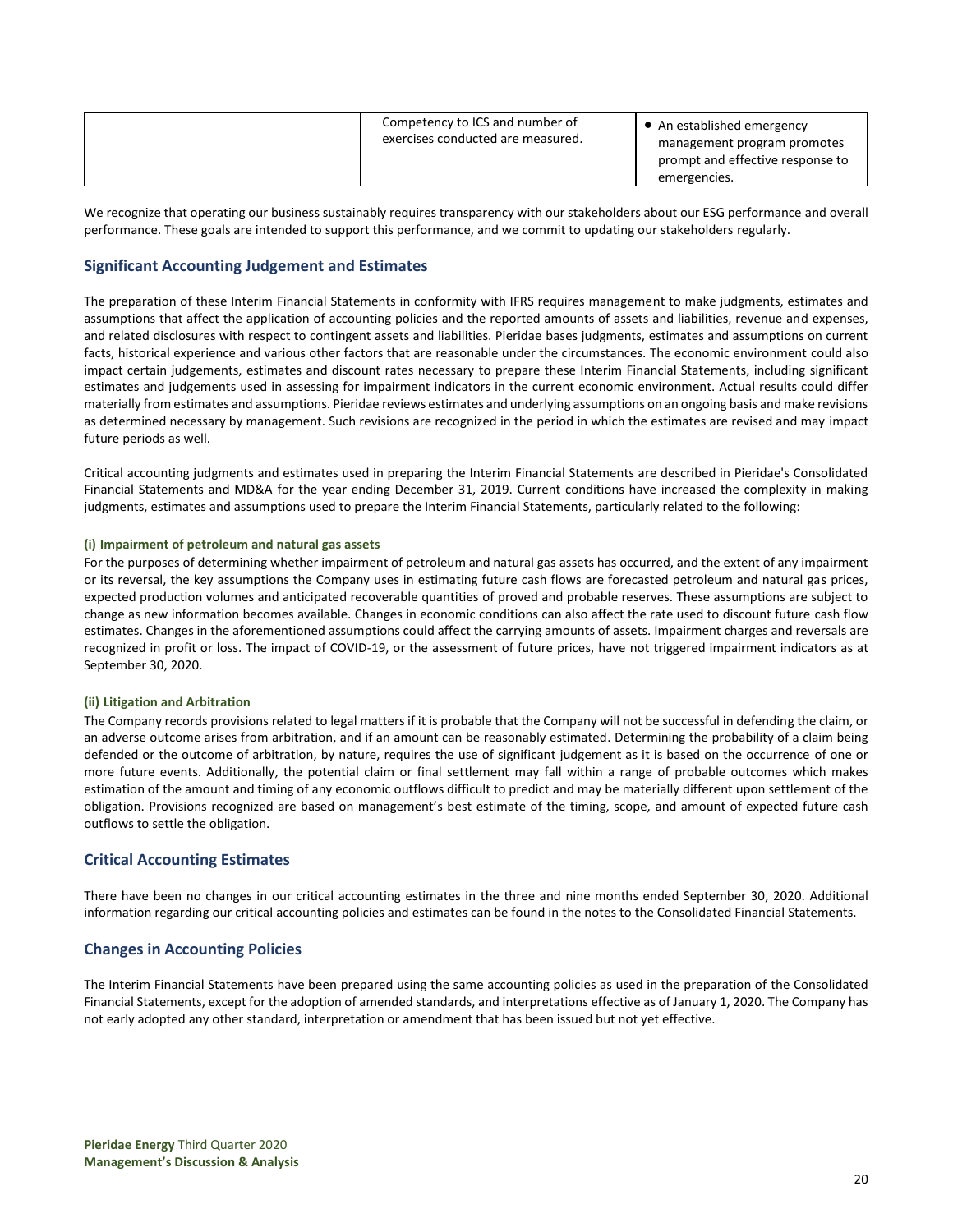#### **Definition of a Business (Amendments to IFRS 3)**

The amendment to IFRS 3 clarifies that to be considered a business, an integrated set of activities and assets must include, at a minimum, an input and a substantive process that together significantly contribute to the ability to create output. Furthermore, it clarified that a business can exist without including all the inputs and processes needed to create outputs. This amendment had no impact on the Interim Financial Statements, as the Company did not carry out a business combination during the three and nine months ended September 30, 2020.

# **Outlook and Guidance**

#### **2020 Guidance**

We now anticipate 2020 NOI in the range of \$55 million to \$65 million, production of 40,000 to 45,000 boe/day, capital expenditures of \$11 million, and investment in Goldboro LNG development expense of \$16 million. We anticipate commodities hedging of 40% to 60% of net production on an 18-month rolling boe/day basis, and \$11.50 to \$13.00/boe realized operating costs, not including transportation costs of approximately \$1.02/boe. Adjusted operating expenses are anticipated to be \$10.00 to \$11.00/boe.

### **Non-IFRS Measures**

Management has identified certain industry benchmarks such as net operating income, operating netback, adjusted operating expense, adjusted funds flow from operations and project investment to analyze financial and operating performance. These benchmarks are commonly used in the oil and gas industry; however, they do not have any standardized meanings prescribed by IFRS. Therefore, they may not be comparable with the calculation of similar measures for other entities.

#### **Net Operating Income**

Net operating income equals revenue including realized gains and losses on commodity risk management contracts less royalties, operating expenses and transportation expenses.

|                             | Three months ended |           | Nine months ended |          |
|-----------------------------|--------------------|-----------|-------------------|----------|
|                             | September 30       |           | September 30      |          |
| (5000s)                     | 2020               | 2019      | 2020              | 2019     |
| $Re$ venue $1$              | 55,742             | 13,165    | 202,473           | 50,866   |
| Royalties                   | (1, 195)           | (35)      | (5,207)           | (1, 368) |
| Operating expense           | (51, 543)          | (14, 365) | (147,947)         | (44,087) |
| Transportation expense      | (3,650)            | (1,464)   | (11, 425)         | (4,880)  |
| Net operating income (loss) | (646)              | (2,699)   | 37,894            | 531      |

 $\overline{^{(1)}}$  Excludes unrealized gains or losses from risk management contracts.

# **Operating Netback**

The operating netback equals revenue including realized gains and losses on commodity risk management contracts less royalties, operating expenses and transportation expenses calculated on a per BOE basis. Management considers net operating income and operating netback important measures to evaluate the Company's operational performance as it demonstrates Pieridae's field level profitability relative to current commodity prices.

|                            | Three months ended |         | Nine months ended |              |
|----------------------------|--------------------|---------|-------------------|--------------|
|                            | September 30       |         |                   | September 30 |
| (\$ per boe)               | 2020               | 2019    | 2020              | 2019         |
| Revenue                    | 15.86              | 9.77    | 18.00             | 11.83        |
| Royalties                  | (0.34)             | (0.03)  | (0.46)            | (0.32)       |
| Operating expense          | (14.66)            | (10.65) | (13.15)           | (10.26)      |
| Transportation expense     | (1.04)             | (1.09)  | (1.02)            | (1.14)       |
| Operating netback (\$/boe) | (0.18)             | (2.00)  | 3.37              | 0.11         |